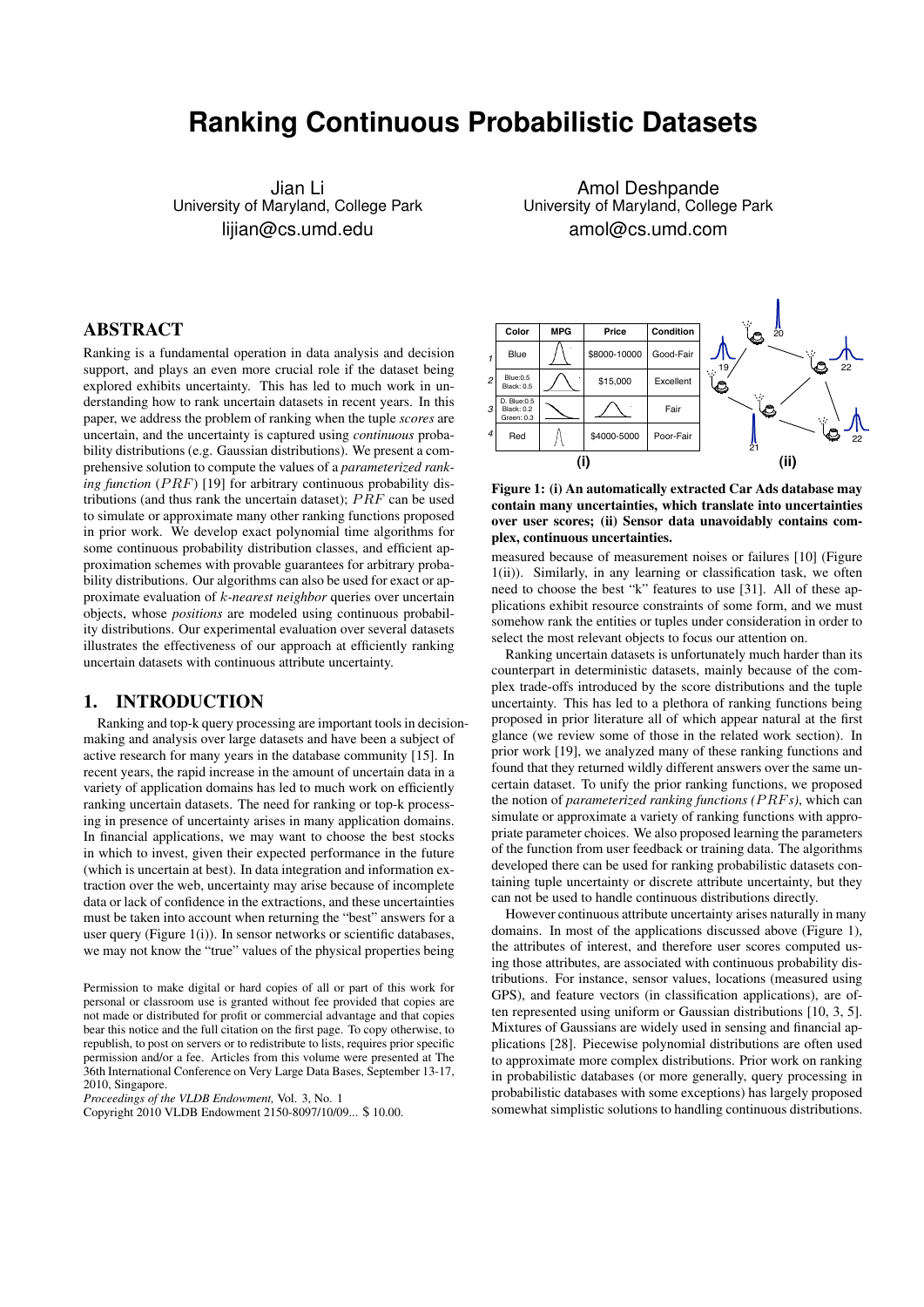Cormode et al. [7] suggested discretizing the continuous distributions to an appropriate level of granularity. Soliman et al. [25] made the first attempt to deal with continuous score distributions directly; however, their main technical tool is the Monte Carlo method which can only obtain an approximate solution in most cases.

In this paper, we address the problem of ranking in presence of continuous attribute uncertainty by developing a suite of exact and approximate polynomial-time algorithms for computing the *rank distribution* for each tuple, i.e., the probability distribution over the rank of the tuple. The rank distributions can be used to order the tuples according to any  $PRF$  function, but may be of interest by themselves. For example, Taylor et al. [27] and Guiver et al. [13] treat document scores in an Information Retrieval context as Gaussian random variables, and explicitly compute the rank distributions, which they use to smooth the ranked results. Our main technical contributions in this paper can be summarized as follows:

- We present polynomial-time exact algorithms for computing rank distributions for uniform and piecewise polynomial distributions using the *generating functions* technique (Section 3).
- We develop a numerical approximation framework to deal with arbitrary density functions based on our polynomial-time algorithm for piecewise polynomial distributions, by utilizing the *spline* technique. We also present theoretical analysis comparing the spline technique to the discretization method and the *Monte Carlo* method (Section 5).
- We present polynomial-time algorithms for computing *expected ranks* [7] for several important distributions including uniform, Gaussian and exponential distributions. We also propose an efficient approximation scheme, based on Legendre-Gauss Quadrature, for computing the values of a  $PRF^e$  function (an important special case of  $PRF$ ) for arbitrary densities.
- As an application of  $PRF$ , we show how to translate a k-nearest neighbor  $(k$ -NN) query over uncertain objects into a  $PRF$  query. This simple observation yields exact or approximation schemes for answering k*-NN* queries.
- We conduct a comprehensive set of experiments over several synthetic datasets to demonstrate the effectiveness and efficiency of our algorithms, and compare them with prior proposed methods (Section 6 and Appendix C).

Due to space constraints, we focus on the first two contributions (and the experimental study) in the body of the paper. The algorithms for  $\overline{P}RF^e$  and expected ranks are presented in the appendix.

# 2. PRELIMINARIES

We begin with introducing some background and notation, and by formally defining the problem.

# 2.1 Probabilistic Database Model; Notation

We assume that we are given a probabilistic dataset consisting of n tuples  $T = \{t_1, \ldots, t_n\}$ , and our goal is to rank the tuples according to a *score function* s, specified as a function of the tuple attribute values. In a deterministic database, each tuple is associated with a single score value, and tuples with higher scores are ranked higher. However, we assume that the database contains significant uncertainty, both tuple existence uncertainty (a tuple may or may not exist in the database) and attribute value uncertainty (wherein we are provided with probability distributions over the values of the attributes). We mainly focus on *continuous* attribute uncertainty in this paper. We assume that the uncertain tuples and attribute values are independent of each other.

For each tuple  $t_i$ , we denote its existence probability by  $p(t_i)$  or  $p_i$  for short. We assume that the attribute value uncertainties are

| Random variable denoting the score of $t_i$                                     |
|---------------------------------------------------------------------------------|
| Probability density function (pdf) of $s_i$                                     |
| Support of $\mu_i$ (i.e. $\{x \mid \mu_i(x) \neq 0, x \in \mathbb{R}\}\$ )      |
| Cumulative density function (cdf) of $s_i$                                      |
| $\rho_i(\ell) = \int_{-\infty}^l \mu_i d\ell, \ \ \bar{\rho}_i = 1 - \rho_i$    |
| Positional prob. of $t_i$ being ranked at position j                            |
| Parameterized ranking function                                                  |
| $\Upsilon_{\omega}(t) = \sum_{i>0} \omega(t,i) \Pr(r(t) = i)$                   |
| Special case of <i>PRF</i> : $\omega(t, i) = w_i$ , $w_i = 0$ , $\forall i > h$ |
| Special case of $PRF^{\omega}$ : $w_i = \alpha^i, \alpha \in \mathbb{C}$        |
| Special case of $PRF^{\omega}$ : $w_i = n - i$                                  |
| A small interval and its range                                                  |
|                                                                                 |

#### Table 1: Notation

transformed into a single probability distribution over the score of the tuple. If an attribute does not contribute to the score, its uncertainty can be ignored for ranking purposes. For tuple  $t_i$ , we denote by  $s_i$  the (random) variable corresponding to its score.  $s_i$  may be distributed according to a variety of probability distributions, e.g., *uniform, piecewise polynomial*, *Gaussian (Normal)* etc.

We denote by  $\mu_i$  the probability density function (pdf) of  $s_i$ . The *support* of  $\mu_i$  is defined to be the set of reals where  $\mu_i$  is nonzero, i.e.,  $\text{supp}(\mu_i) = \{x \mid \mu_i(x) \neq 0, x \in \mathbb{R}\}.$  The cumulative density function (cdf) of  $s_i$  is defined to be:  $\rho_i(\ell) = Pr(s_i \leq \ell)$  $\int_{-\infty}^{\ell} \mu_i(x) dx$ . Let  $\bar{\rho}_i(\ell) = 1 - \rho_i(\ell)$ .

The set of all possible worlds corresponding to the probabilistic dataset is denoted by  $PW$ . Note that we have an uncountable number of possible worlds if there is any continuous attribute uncertainty. We use  $r_{pw}: T \to \{1, \ldots, n\} \cup \{\infty\}$  to denote the rank of the tuple  $t$  in a possible world  $pw$  according to  $s$ . If  $t$  does not appear in the possible world *pw*, we let  $r_{pw}(t) = \infty$ . We say  $t_1$  *ranks higher* than  $t_2$  in the possible world pw if  $r_{pw}(t_1) < r_{pw}(t_2)$ . For each tuple t, we define a random variable  $r(t)$  which denotes the rank of t. In other words,  $Pr(r(t) = k)$  is the probability measure of the set of possible worlds where  $t$  is ranked at position  $k$ .

DEFINITION 1. The positional probability of a tuple  $t_i$  and po*sition j is defined to be the probability that*  $t_i$  *is ranked at position j*, *i.e.*,  $Pr(r(t_i) = j)$ .

# 2.2 Parameterized Ranking Function

In this paper, we focus on ranking the tuples in an uncertain dataset using a *parametrized ranking function* (PRF), introduced in recent work to integrate different approaches to ranking uncertain data [19]. As illustrated in that prior work,  $PRFs$  can approximate a variety of different ranking functions through appropriate choices of the parameter values. That prior work also provides algorithms for learning the parameter values from user preferences or training data. In this paper, we assume that the  $PRF$  function is already chosen or learned, and we focus on computing the  $PRF$ function values for all tuples in presence of continuous attribute uncertainty. We begin with a brief review of  $PRFs$ .

DEFINITION 2. Let  $\omega : T \times \mathbb{N} \to \mathbb{C}$  be a weight function *that maps a tuple-rank pair to a complex number. The* parameterized ranking function (PRF),  $\Upsilon_{\omega}: T \to \mathbb{C}$  *in its most general form is defined to be:*

$$
\Upsilon_{\omega}(t) = \sum_{i>0} \omega(t, i) \Pr(r(t) = i).
$$
 (1)

*A top-k query returns the* k *tuples with the highest*  $|\Upsilon_{\omega}|$  *values.* 

We identify several special cases of the  $PRF$  function.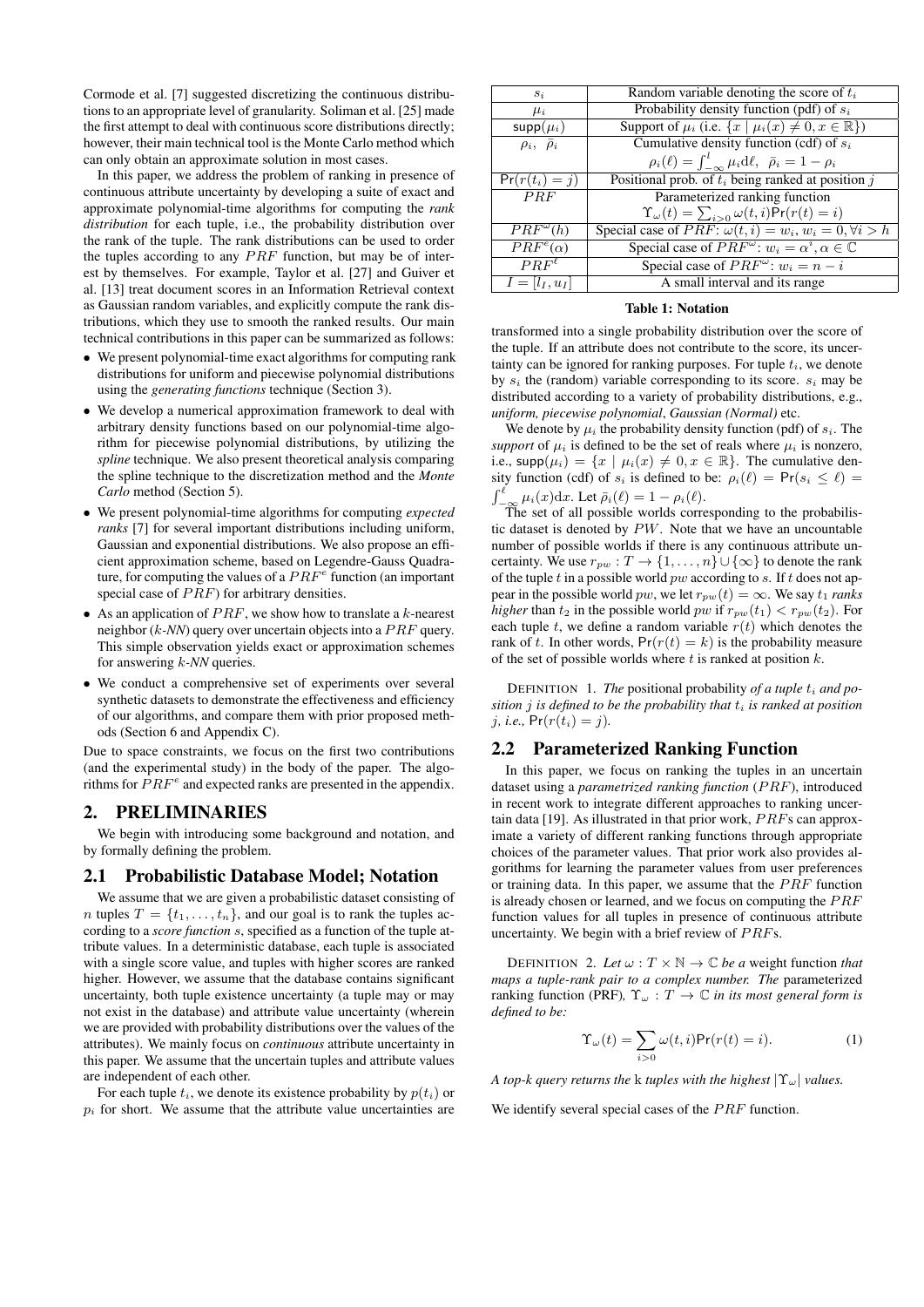- $PRF^{\omega}(h)$ : One important class of ranking functions is when  $\overline{\omega(t, i)} = w_i$  (i.e.,  $\omega$  is independent of t) and  $w_i = 0, \forall i > h$ for some positive integer  $h$ . Such ranking functions are often used in domains such as information retrieval and machine learning. For instance, the weight function  $\omega(i) = \frac{\ln 2}{\ln (i+1)}$  is often used in the context of ranking documents in information retrieval [16]. Further, the probabilistic threshold top-k (PTk) [14] can be seen as a special case of  $PRF^{\omega}(h)$ .
- $PRF<sup>e</sup>(\alpha)$ :  $PRF<sup>e</sup>$  is a special case of the  $PRF<sup>\omega</sup>$  function, where  $w_i = \omega(i) = \alpha^i$ , where  $\alpha$  is a constant and may be a real or a complex number. As argued in [19],  $PRF^e$ are highly suitable for ranking in probabilistic databases because of the exponentially decreasing weight function (assuming  $|\alpha| < 1$ , and they admit very efficient algorithms.
- $PRF^{\ell}$ : Finally,  $PRF^{\ell}$  ( $PRF$  linear) is another special case of the  $PRF^{\omega}$  function, where  $w_i = \omega(i) = n - i$ .

The  $PRF^{\ell}$  function bears a close similarity to the notion of *expected ranks* [7], and the expected rank can be easily computed using the  $PRF^{\ell}$  value assuming independence. In fact, if we only have attribute uncertainty, then the two produce an identical ranking (see Appendix B for more details).

#### 2.3 Problem Definition

Given the above, we can formally define the problem that we address in this paper: given (1) a probabilistic dataset containing tuples  $t_i$ ,  $i = 1, ..., n$ , and for each tuple its existence probability  $p_i$ , and a (continuous) probability density function  $\mu_i$  of its score s<sub>i</sub>, and (2) a weight function  $\omega : T \times \mathbb{N} \to \mathbb{C}$ , find the ranking of the tuples according to the  $PRF$  function.

In most cases, we actually solve the problem of evaluating the *positional probabilities*,  $Pr(r(t_i) = j)$ ,  $\forall i$ ,  $\forall j$ , i.e., for each tuple  $t_i$  and each rank j, we compute the probability that  $t_i$  is ranked at position  $j$  across the possible worlds. Given these, we can compute the  $PRF$  function values quite easily, after which ranking only takes  $O(n \log(n))$  time. As expected, the problem is very hard to solve in its full generality, in large part because we need to perform complex numerical integrations on arbitrary probability densities.

#### 3. EXACT ALGORITHMS

We begin with presenting efficient polynomial-time algorithms for exact computation of the PRF functions when the probability distributions on the scores are either uniform or piecewise polynomial. We begin with showing that the *generating functions* framework proposed in [19] can be extended to handle continuous distributions. We consider only attribute value uncertainty in this section, and discuss tuple uncertainty in the next section.

#### 3.1 Generating Functions Framework

Let us begin with looking at the formula for computing positional probability  $Pr(r(t_i) = j)$  closely. If we were trying to explicitly write the formula for positional probability, it would end up being a high dimensional integral, which is typically expensive to evaluate. However, the following states that we can represent the  $n$  positional probabilities compactly using their *generating function*, which is a single 1-dimensional integral. This critical transform makes exact algorithms possible for uniform and piecewise polynomial distributions and also makes the problem more amenable to numerical approximation techniques.



Figure 2: Illustration of support intervals and small intervals for five tuples with uniform probability distributions

THEOREM 1. For any tuple  $t_i$ , define

$$
\mathcal{F}_i(x,\ell) = \prod_{j \neq i} \left( \rho_j(\ell) + \bar{\rho}_j(\ell)x \right), \text{ and } (2)
$$

$$
F_i(x) = x \int_{-\infty}^{\infty} \mu_i(\ell) \mathcal{F}_i(x,\ell) d\ell \tag{3}
$$

*Then,*  $\overline{F}_i(x)$  *is the generating function for the sequence*  $\{Pr(r(t_i) =$  $j)$ }<sub>j≥1</sub>, *i.e.*,  $F_i(x) = \sum_{j\geq 1} Pr(r(t_i) = j)x^j$ .

In light of Theorem 1 (proof is presented in the appendix), we can see that the task of computing the positional probabilities reduces to expanding the polynomial  $F_i$  in terms of  $x<sup>j</sup>$ s and obtaining the coefficients.

## 3.2 Uniform Distribution

In this section, we consider the case where  $\mu_i$  is uniform over its *support interval*  $[l_i, u_i]$ . In that case, the cdf of  $s_i$  is a piecewise linear function, i.e.,  $\rho_i(\ell) = \Pr(s_i \leq \ell) = 0$ , for  $\ell < l_i$ ;  $\rho_i(\ell) =$  $\frac{\ell - l_i}{u_i - l_i}$ , for  $l_i \leq \ell \leq u_i$ ;  $\rho_i(\ell) = 1$ , for  $\ell > u_i$ .

#### 3.2.1 Expanding  $F(x)$

For clarity, we assume that all numbers in  $\bigcup_{j=1}^n \{l_j, u_j\}$  are distinct throughout the paper. The general case where not all points are distinct can be handled easily. Those  $2n$  points partition the real line into exactly  $2n + 1$  intervals (see Figure 2 for an example with 5 tuples). For ease of exposition, we call these intervals *small intervals* (in contrast to the *support intervals*  $[l_i, u_i]$ ).

For the small interval I, let  $l_I$  and  $u_I$  denote its left and right endpoints respectively. Denote the set of small intervals (from left to right) by  $\mathcal{I} = \{I_j\}_{j=1}^{2n+1}$  and the subset of those contained in support interval  $[l_i, u_i]$  by  $\mathcal{I}_i$ , i.e.,  $\mathcal{I}_i = \{I \mid l_I \geq l_i \land u_I \leq u_i\}.$ 

EXAMPLE 1. *In the example shown in Figure 2,*  $\mathcal{I}_2 = \{I_4, I_5\}$ , *whereas*  $\mathcal{I}_3 = \{I_5, I_6, I_7\}.$ 

Since  $\mathcal I$  is a disjoint partition of the real line and since  $\mu_i(l)$  is equal to  $\frac{1}{u_i - l_i}$  in the interval  $[l_i, u_i]$  and 0 otherwise, we have that:

$$
F_i(x) = \frac{x}{u_i - l_i} \sum_{I \in \mathcal{I}_i} \int_{l_I}^{u_I} \mathcal{F}_i(x, \ell) d\ell \tag{4}
$$

Thus to be able to expand  $F_i(x)$ , we just need to be able to expand  $\int_{l_I}^{u_I} \mathcal{F}_i(x,\ell) d\ell$  for all small intervals I.

Now, it is not hard to see that  $\bar{\rho}_i (\ell)$  and  $\rho_i (\ell)$  are linear functions for all  $1 \leq j \leq n$  in each small interval *I*. Thus, for  $\ell \in I$ , we can write:

$$
\rho_j(\ell) + \bar{\rho}_j(\ell)x = a_{I,j} + b_{I,j}\ell + c_{I,j}x + d_{I,j}x\ell.
$$

In particular, we have:

$$
(a_{I,j}, b_{I,j}, c_{I,j}, d_{I,j}) = \begin{cases} (1,0,0,0), & u_I \leq l_j; \\ \frac{1}{u_j - l_j} (-l_j, 1, u_j, -1), & I \in \mathcal{I}_j; \\ (0,0,1,0), & l_I \geq u_j. \end{cases}
$$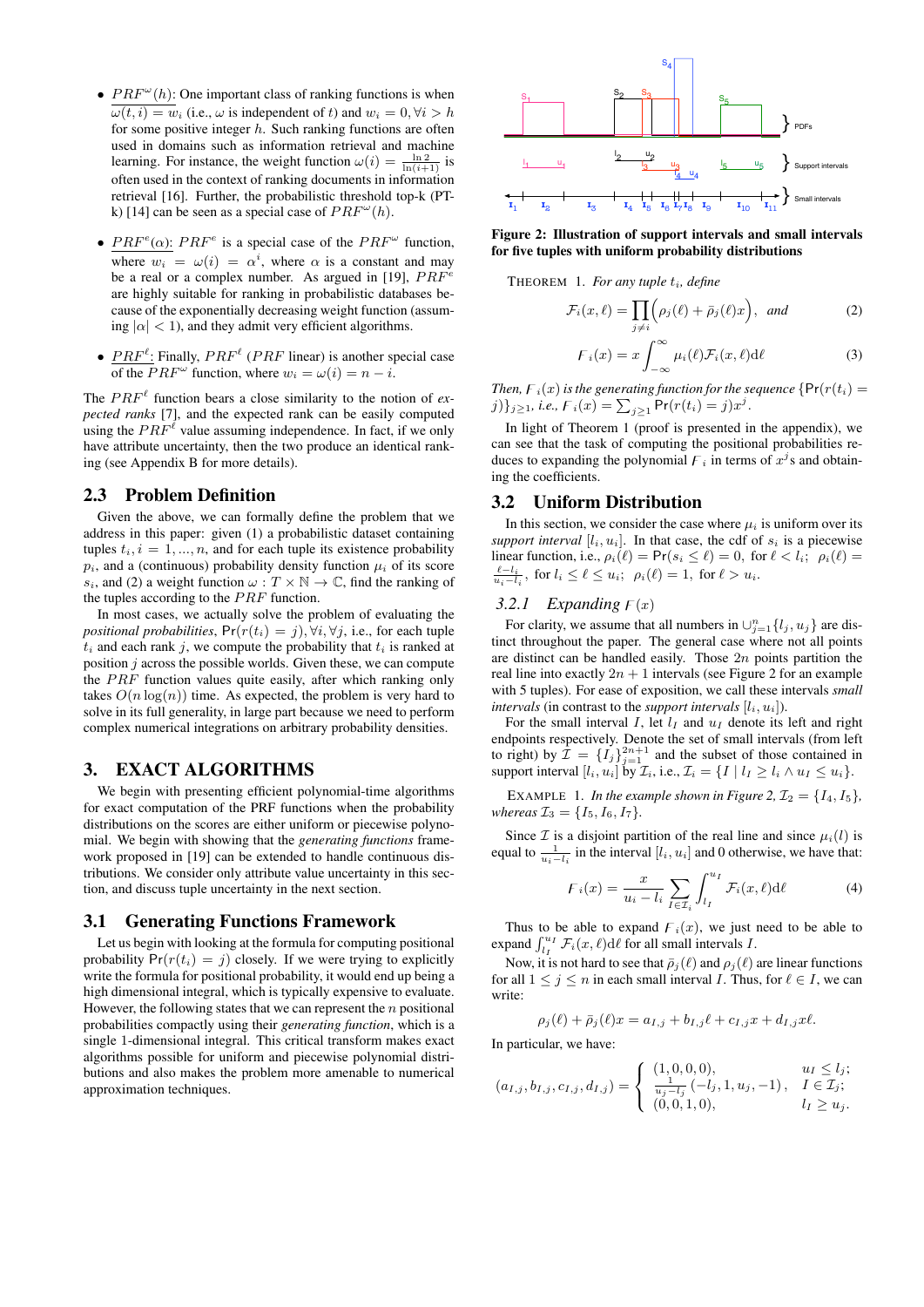Hence, within each small interval  $I$ :

$$
\mathcal{F}_i(x,\ell) = \prod_{j \neq i} \left( a_{I,j} + b_{I,j}\ell + c_{I,j}x + d_{I,j}x\ell \right)
$$

can be easily expanded in the form of  $\sum_{j,k} \alpha_{I,i,j,k} x^j \ell^k$  in polynomial time. Therefore, we can write:

$$
\int_{l_I}^{u_I} \mathcal{F}_i(x,\ell) d\ell = \sum_{j,k} \left( \alpha_{I,i,j,k} \int_{l_I}^{u_I} \ell^k d\ell x^j \right)
$$

$$
= \sum_{j,k} \left( \alpha_{I,i,j,k} \frac{1}{k+1} \left( u_I^{k+1} - l_I^{k+1} \right) x^j \right).
$$

Summing over all intervals in  $\mathcal{I}_i$ , and combining with Theorem 1 and equation l(4), we can get

$$
\Pr(r(t_i) = j) = \frac{1}{u_i - l_i} \sum_{I \in \mathcal{I}_i} \sum_k \frac{\alpha_{I,i,j,k}}{k+1} \left( u_I^{k+1} - l_I^{k+1} \right) \tag{5}
$$

#### *3.2.2 Implementation and Analysis of Running Time*

For each small interval  $I_j \in \mathcal{I}$ , let  $M_j$  ( $M'_j$  or  $M''_j$ ) be the set of tuples whose score interval contains (lies to the left or right)  $I_j$ . i.e.,  $\{t_i \mid I_j \subseteq \mathcal{I}_i\}$   $(\{t_i \mid u_{I_j} \leq l_i\}$  or  $\{t_i \mid l_{I_j} \geq u_i\})$ . Let  $m_j = |M_j|, m' = |M'_j|, m'' = |M''_j|$  and  $m = \sum_j m_j$ . We call  $m_j$  the *overlap number* on  $I_i$ 

Naively constructing each  $\mathcal{F}_i(x, \ell)$  in each small interval and expanding the polynomial from scratch is too expensive (we need to expand at most  $O(n^2)$  polynomials and expanding each of them could take up to  $O(n^3)$  time). We notice the significant similarity of the polynomials that we can take advantage of to reduce the running time. For example, in a interval I,  $\mathcal{F}_i(x, \ell)$  and  $\mathcal{F}_i(x, \ell)$ differ in only two multiplicative terms.

Consider a tuple i and a small interval  $I_j \in \mathcal{I}_i$ . Define

$$
\tilde{\mathcal{F}}_{I_j}(x,\ell) = \prod_{j=1}^n \left(\rho_j(\ell) + \bar{\rho}_j(\ell)x\right) = \prod_{j \in M_j} \left(\frac{-l_j + \ell + u_jx - x\ell}{u_j - l_j}\right)x^{m''_j}
$$

From (2), we can see that on interval  $I_j$ ,

$$
\mathcal{F}_i(x,\ell) = \tilde{\mathcal{F}}_{I_j}(x,\ell) \frac{u_i - l_i}{-l_i + \ell + u_i x - x\ell} \tag{6}
$$

Our algorithm first constructs and expands  $\mathcal{F}_j(x, \ell)$  for each small interval  $I_j \in \mathcal{I}$  in a straightforward manner. This can be done in  $O(m_j^3)$  time. Then, we compute the expansion for  $\mathcal{F}_i(x,\ell)$ for each  $i \in M_j$ , for small interval  $I_j$ , based on 6, which needs  $O(m_j^2)$  time. We summarize the overall steps in Algorithm **PRF**-**UNIFORM**. It is not hard to see that this process takes  $O(\sum_j m_j^3)$ time, provided the intervals  $\mathcal I$  are already computed and sorted.

#### 4. EXTENSIONS

Due to space constraints, we briefly list several significant extensions and generalizations of the basic algorithm above in this section. The details can be found in the appendix. Table 2 summarizes the running time complexity of these algorithms.

- **Computing**  $PRF^{\omega}(h)$ : Since  $\omega(j) = 0$  for all  $j > h$ , we only need the probability values  $Pr(r(t_i) = j)$  for  $j \leq h$ . Therefore, we only need to expand  $\overline{F}_i(x)$  up to the  $x^h$  term. Since  $h$  is typically much smaller than the number of tuples  $n$ , the improvement can be significant.
- Computing  $PRF^e$ : As in [19], we have the same relationship between the generating function and the  $PRF^e(\alpha)$  value:

$$
\Upsilon(t_i) = \sum_{j \geq 1} \Pr(r(t_i) = j)\alpha^j = F_i(\alpha).
$$

Hence, instead of expanding  $\mathcal{F}_i(x, \ell)$  as a polynomial with two

## Algorithm 1: PRF-UNIFORM

1 Sort ∪ $_{j=1}^{n}$ {*l<sub>j</sub>*, *u<sub>j</sub>*} in an increasing order and construct intervals  $I_j$ ,  $0 \le j \le 2n$ ;

2  $\mathcal{F}_0(x, \ell) = 1;$ 

- 3 for  $t = 1$  to  $2n$  do
- 4 Expand  $\tilde{\mathcal{F}}_t(x, \ell)$ ;<br>
for each  $t_i \in M_t$
- for each  $t_i \in M_t$  do
- 6 Expand  $\mathcal{F}_i(x, \ell)$  according to (6); (Note that we can obtain coefficients  $\alpha_{I_t,i,j,k}$ s in this step);
- 7 Compute  $\Upsilon(t_i)$  according to (5) and (1);

**8** Return k tuples with largest 
$$
|\Upsilon|
$$
 values;



Figure 3: Approximating a Gaussian distribution using a Cubic Spline with 6 pieces (e.g. in the interval  $[-2, -1]$ , the approximation is done using  $\frac{1}{6}(2+x)^3$ ).

variables x and  $\ell$ , we can substitute the variable x with the numerical value  $\alpha$  and expand  $\mathcal{F}_i(\alpha, \ell)$  instead by treating it as a polynomial with a single variable  $\ell$ .

- Computing Expecting Ranks and  $PRF^{\ell}$ : Recall that  $PRF^{\ell}$  is a special case of the  $PRF$  function where the weight function is linear, i.e.,  $w_i = \omega(i) = n - i$ . Aside from being a natural weight function, another key reason to study  $PRF^{\ell}$  is its close relationship to *expected ranks*. In Appendix B, we describe a series of algorithms for efficiently ranking according to  $PRF^{\ell}$  or expected ranks for a variety of continuous distributions including Gaussian, exponential, piecewise polynomial, and uniform.
- Combining with Tuple Uncertainty: The results described so far can be easily extended to handle tuple uncertainty. Let  $p_i$  denote the existence probability associated with tuple  $t_i$ . All we need to do is to replace the definition of  $\rho_i(\ell)$  with:  $\rho_i(\ell)$  = Pr( $t_i$  does not exist or  $s_i \le \ell$ ) =  $(1 - p_i) + p_i \int_{-\infty}^{\infty} \mu_i(x) dx$ and still let  $\bar{\rho}_i(\ell) = 1 - \rho'_i(\ell)$ . It can be seen that Theorem 1 still holds. Hence, all algorithms developed can be applied with the new definitions. The running time is reported in Table 2.
- Piecewise Polynomial Distributions: Finally, and perhaps most importantly, this is the last polynomially solvable case that we have been able to identify for computing general  $PRF$  functions. However, this class of distributions allows us to connect to the rich literature of *approximation theory* from which we can borrow powerful techniques to approximate arbitrary density functions. We elaborate on that in the next section.

For a piecewise polynomial pdf, the density function is expressed using different (typically low-degree) polynomials in different intervals. Figure 3 shows an example (it is also a very good approximation to a Gaussian distribution).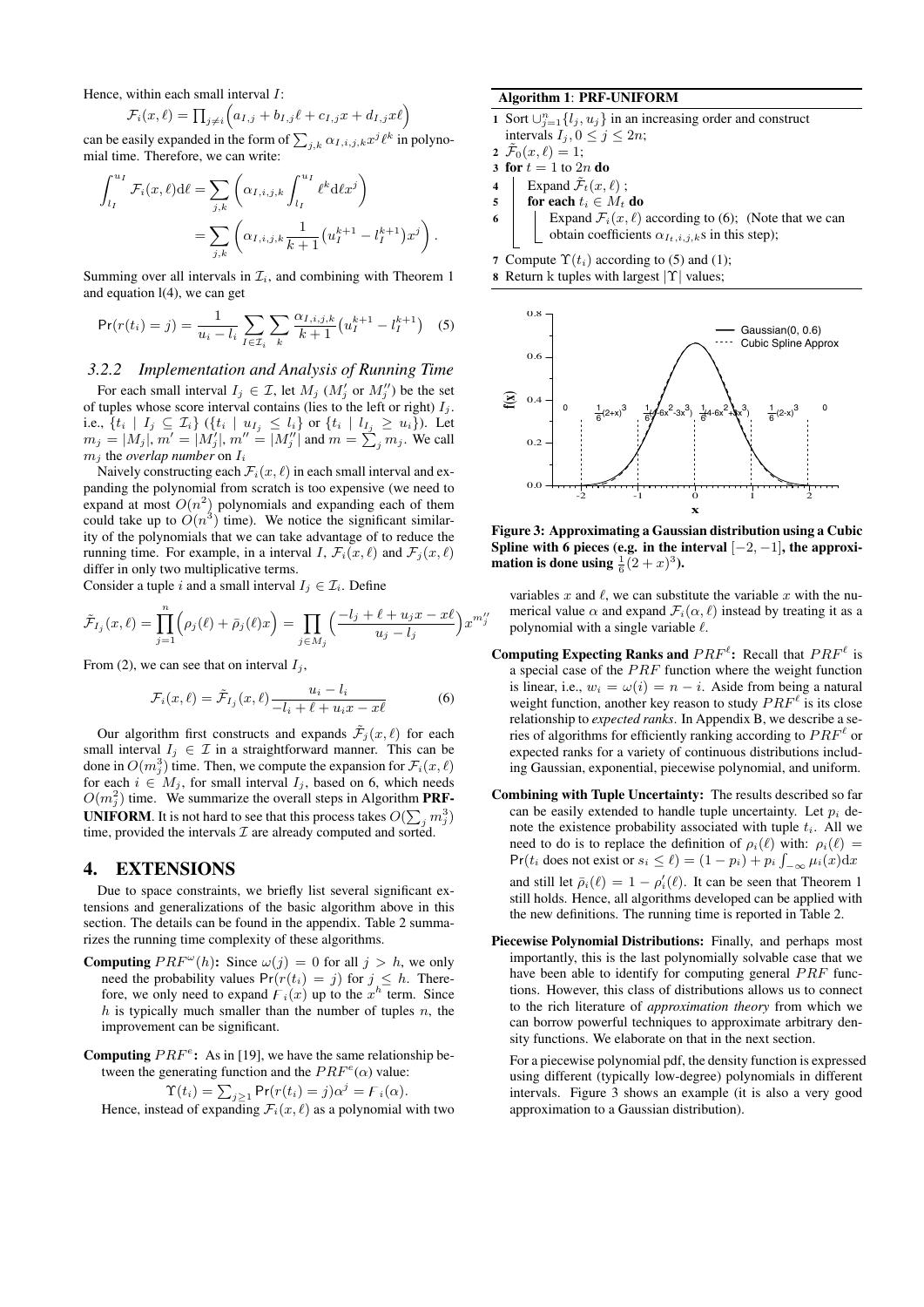|                       | $\mathbb P RF$                                               | $PRF^{\omega}(h)$                                      | $PRF^e$                           | $PRF^\ell$                  |
|-----------------------|--------------------------------------------------------------|--------------------------------------------------------|-----------------------------------|-----------------------------|
| Uniform               | $\cdot$ $m_i^{\circ}$                                        | $(m_j^2 \min(m_j, h)))$                                | $O(\sum_i m_i^2)$                 | $(\sum_j m_j)$              |
| Uniform+TU            | $m_i^2(m_i + m_i'')$                                         | $O(\sum_i (m_i^2 \min(m_j + m_i'', h))$                | $m_i(m_i + m''_i)$                | O(<br>$\langle m_i \rangle$ |
| P-Poly( $\gamma$ )    | $\ldots$ $m_i^3$ )<br>$O(\gamma^2)$                          | $\binom{n}{i}(m_i^2 \min(m_i, h))$                     | $O(\gamma^2 \sum_i m_i^2)$        | $O(\gamma^2)$<br>$(i, m_j)$ |
| P-Poly $(\gamma)$ +TU | $\frac{1}{2}\sum_{j} m_{j}^{2}(m_{j}+m_{j}^{\prime\prime}))$ | $O(\gamma^2)$<br>$\sum_{i} m_i^2 \min(m_j + m''_i, h)$ | $O(\gamma^2)$<br>$m_j(m_j+m''_j)$ | $O(\gamma^2)$<br>$m_i$      |

Table 2: Running Times. TU means tuple uncertainty and P-Poly( $\gamma$ ) indicates piecewise polynomial distributions with maximum degree  $\gamma$ . We assume that all small intervals are already sorted. Otherwise, we have another additive factor of  $|\mathcal{I}| \log(|\mathcal{I}|)$  for each entry. The summation is over all small intervals. Recall  $m<sub>i</sub>$  is the overlap number for small interval  $I<sub>i</sub>$ .

The algorithm for computing the  $PRF$  values given that all tuples have piecewise polynomial pdfs, is quite similar to the one for uniform distribution. We partition the real line into small intervals such that the density function of each tuple can be represented as a single polynomial in each small interval. Consider the small interval  $I = [l_I, u_I]$ . Assume the pdf of  $s_i$  is  $\mu_i(x) = \sum_{j=0}^{h_i} a_{i,j} x^j$  for all  $x \in I$ . By indefinite integration, the cdf of  $s_i$  over I is  $\rho_i(x) = \sum_{j=0}^{h_i} \frac{a_{i,j}}{j+1} x^{j+1} + C_{i,1}$ where  $C_{i,I}$  is a constant which can be determined by the equation  $\rho_i(l_I) = \int_{-\infty}^{l_I} \mu_i(x) dx$ . Thus, we know that every term inside the integral in (3) is a polynomial of x and  $\ell$ , and their product can be easily expanded in polynomial time. The rest is the same as in the uniform distribution case and we can use a similar technique to (6) to improve the running time. See Table 2 for the exact running time.

We finally note that discrete distributions (or a mixture of above cases) can be handled in the same way as their cdfs are also piecewise polynomials (in fact piecewise constants).

# 5. ARBITRARY PROBABILITY DENSITIES

For arbitrary probability density functions, the term inside the integral of (3) is not a polynomial any more, and in fact may not even have a closed form expression. This is true for one of the most widely used probability distributions, namely the Gaussian distribution. For most such distributions, the best we can hope for is an efficient approximation. In this section, we first present a general framework for approximate ranking in presence of arbitrary density functions through use of piecewise polynomial approximations (specifically, *cubic spline* approximation). We then analyze the approximation quality of our cubic spline technique and compare it with the discretization method and the Monte Carlo method.

#### 5.1 A Generic Approximation Framework

The class of piecewise polynomials, also called *splines*, is known to be very powerful at approximating other functions. There are many different types of splines and the study of them has a long history with a huge body of literature. In this paper, we focus on the perhaps most widely used one, cubic spline, in which each piece of polynomial is of degree at most 3.

The high level idea of our approximation framework is very simple: For each tuple, we use one cubic spline to approximate the probability density function of its score, then we apply the exact polynomial-time algorithm developed in the previous section to compute the  $PRF$  values.

Now, we briefly discuss how to use cubic spline to approximate an arbitrary function  $\mu(x)$ . We assume  $\mu(x)$  is defined over a closed interval [l, u] and we can evaluate the value of  $\mu(x)$  and the first derivative  $\frac{d\mu}{dx}(x)$  at any  $l \leq x \leq u$ . We choose k equallyspaced breaking points  $\tau_i$  such that  $l = \tau_1 < \tau_2 < \ldots < \tau_k =$ u and  $\tau_{i+1} - \tau_i = \frac{u-l}{k-1}$  for all i. For each interval  $[\tau_i, \tau_{i+1}],$ we construct a polynomial  $P_i(x)$  of degree at most 3 such that the value and the first derivative of  $P_i(x)$  agree with  $\mu(x)$  at  $\tau_i$ 

and  $\tau_{i+1}$ , i.e.,  $P_i(\tau_i) = \mu(\tau_i)$ ,  $\frac{dP_i}{dx}(\tau_i) = \frac{d\mu}{dx}(\tau_i)$ ,  $P_i(\tau_{i+1}) =$  $\mu(\tau_{i+1}), \frac{dP_i}{dx}(\tau_{i+1}) = \frac{d\mu}{dx}(\tau_{i+1}).$ 

It can be shown that (see e.g., [9, pp. 40] for the derivation)

$$
P_i(x) = c_{i,1} + c_{i,2}(x - \tau_i) + c_{i,3}(x - \tau_i)^2 + c_{i,4}(x - \tau_i)^3
$$

where the coefficients can be computed as:

$$
c_{i,1} = \mu(\tau_i), c_{i,2} = \frac{d\mu}{dx}(\tau_i),
$$
  
\n
$$
c_{i,4} = \frac{1}{(\tau_{i+1} - \tau_i)^2} \left( \frac{d\mu}{dx}(\tau_i) + \frac{d\mu}{dx}(\tau_{i+1}) - 2 \frac{\mu(\tau_i) - \mu(\tau_{i+1})}{\tau_i - \tau_{i+1}} \right)
$$
  
\n
$$
c_{i,3} = c_{i,4}(\tau_{i+1} - \tau_i) + \frac{1}{\tau_{i+1} - \tau_i} \left( \frac{\mu(\tau_i) - \mu(\tau_{i+1})}{\tau_i - \tau_{i+1}} - \frac{d\mu}{dx}(\tau_i) \right)
$$

We can easily see that the running time to construct a spline approximation for one tuple is only linear in the number of breaking points. In general, more breaking points implies better approximation quality, however, this will also increase the running time for both constructing the splines and in particular, of the exact algorithm for computing  $PRF$ . We empirically evaluate this trade-off in Section 6. It is possible to use higher order splines or unequal length partitions which, sometimes, are better choices for approximation. Exploring these opportunities is left for future work.

#### 5.2 Theoretical Comparisons

Here we compare the asymptotic behavior of convergence of the spline approximation with other two methods that have been considered in prior work, the *Monte Carlo method* and the *discretization method*. Our analysis reveals interesting precision-complexity trade-offs among various methods and suggest that spline approximation is more advantageous when a high precision is required, while the Monte Carlo method is more efficient otherwise.

For completeness of the paper, we briefly describe the Monte Carlo method and the discretization method. Monte Carlo simulation is a widely used and much simpler method to approximate a variety of quantities such as probability, expectation etc., and it can be used to approximate  $PRF$  functions as well. To approximately rank a dataset using Monte Carlo simulation, we draw N independent random samples from the probabilistic database D (each sample being a possible world), and sort every sample. Let  $r_i(t)$  be the rank of tuple t in the  $i^{th}$  sample. Our estimate of  $\Upsilon_{\omega}(t)$  is simply:

$$
\tilde{\Upsilon}_{\omega}(t) = \frac{1}{N} \sum_{i=1}^{N} \omega(t, r_i(t)).
$$

The method of discretizing continuous distribution has been suggested in [7], however, no further detail and analysis is provided. In this paper, we consider the following natural discretization: We partition the supp $(\mu_i)$  into N equal-length intervals  $I_{i,1}, I_{i,2}, \ldots, I_{i,N}$ . The number  $N$  depends on the granularity we decide to use. Then,  $t_i$  is replaced by a set of x-tuples (the set of tuples are mutually exclusive)  $t'_{i,1}, \ldots, t'_{i,N}$  such that  $t'_{i,j}$  has a fixed score  $s_{i,j}$ midpoint of  $I_{i,j}$  and existence probability  $Pr(t_{i,j}) = \int_{I_j} \mu_i(x) dx$ .

In order to prove anything interesting, we have to make some assumptions; we discuss their generality and applicability later. Assume that for each i,  $\text{supp}(\mu_i)$  is an interval of length  $O(1)$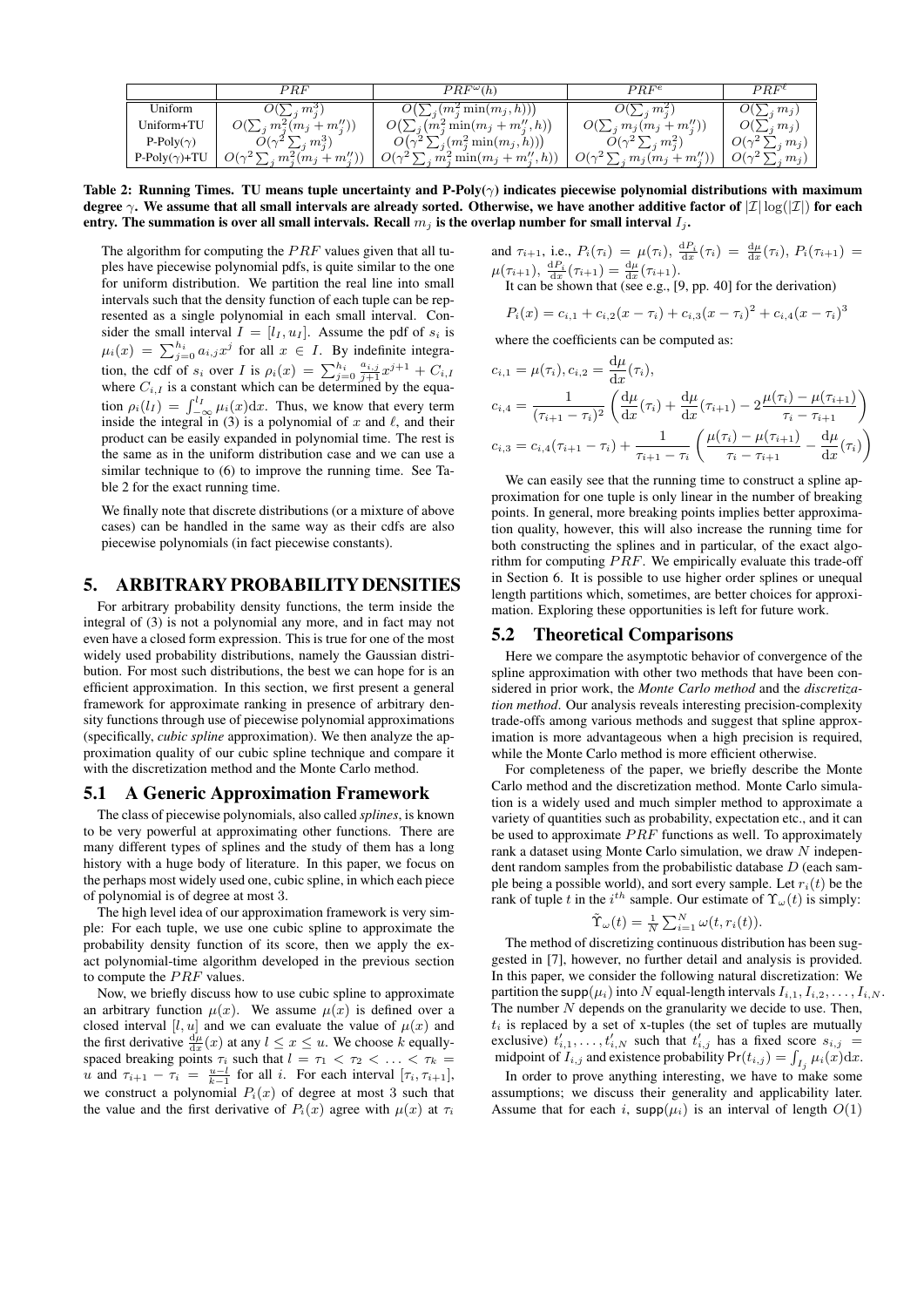and  $\mu_i(x)$  and its first four derivatives are bounded for all  $x \in$  $\mathsf{supp}(\mu_i)$ . We stick with the cubic spline approximations.

THEOREM 2. We partition each  $\text{supp}(\mu)$  into small intervals such that the maximum length  $\Delta$  of any small interval is  $O(n^{-\beta})$ *for some*  $\beta > \frac{3}{8}$  *where n is the number of tuples. If we use cubic spline to approximate*  $\mu_i$  *based on the partition and compute the approximation*  $\widehat{T}_{\omega}(t)$  *by the algorithm in Section 3, then:* 

$$
|\widehat{\Upsilon}_{\omega}(t) - \Upsilon_{\omega}(t)| \le O(n^{3/2 - 4\beta}).
$$

The proof can be found in Appendix E.

Assuming bounded length of the support and continuity of the first derivative of  $\mu_i$  for each i, we can prove the following asymptotic convergence for the discretization method. The proof is similar to Theorem 2 and can be found in the full version of the paper.

THEOREM 3. If we replace the continuous distribution  $\mu_i$  with *a discrete distribution over* O(n β ) *points (in the way described above) for some*  $\beta > 3/2$ *, and we compute the PRF value*  $\hat{\Upsilon}_{\omega}(t)$ *for the discrete distribution. Then, we have:*

$$
|\widehat{\Upsilon}_{\omega}(t) - \Upsilon_{\omega}(t)| \le O(n^{3/2 - \beta}).
$$

On the other hand, the following fact about the Monte Carlo method is a well known folklore (see [21, Ch.11]) : With  $N =$  $\Omega(\frac{1}{\epsilon^2} \log \frac{1}{\delta})$  samples, we can get a approximated  $\Upsilon_{\omega}(t)$  value within and  $\frac{1}{\epsilon^2}$  is  $\frac{1}{\delta}$ , all probability at least  $1-\delta$ . To better compare it with the other two methods, we rephrase this fact as follows:

THEOREM 4. *With*  $N = \Omega(n^{\beta} \log \frac{1}{\delta})$  samples, the Monte Carlo *method yields an approximation*  $\tilde{\Upsilon}_{\omega}(t)$  *of*  $\Upsilon_{\omega}(t)$  *such that* 

$$
\Pr\left(|\tilde{\Upsilon}_{\omega}(t) - \Upsilon_{\omega}(t)| \le O(n^{-\beta/2})\right) \ge 1 - \delta
$$

For ease of comparison, we use  $N$  to denote (1) the number of small intervals into which we partition the support of one tuple for the spline technique, (2) the number of discrete points which we use to approximate a continuous pdf for discretization method, and (3) the number of samples we take for Monte Carlo method. Doubling  $N$  is roughly equivalent to doubling the execution time for each method. With Theorems 2, 3 and 4, the precision-complexity trade-offs of the three methods become clear: spline method has a relatively high overhead  $O(\sum_j m_j^3)$ , the discretization method has an  $O((nN)^2)$  implementation [19], while Monte Carlo method only needs  $O(n \log n)$  time for each sample. However, roughly speaking, doubling N increases the precision by  $2^4 = 16$  times speaking, doubling *N* increases the precision by  $2^+ = 16$  times for the spline method, 2 times for discretization, but only by  $\sqrt{2}$ times for Monte Carlo method. Therefore, the spline method starts to outperform the other two when higher precision is required. See Figure 4 for a clearer illustration of the trade-off.

In many applications, very high precision is often required. We give a contrived but still simple example here. Consider the problem of ranking a subset of 10 tuples  $\{t_i\}_{i=1}^{10}$ , in a database which has 20 tuples  $\{t_i\}_{i=1}^{20}$ , by their probability of being the top answer, i.e.,  $Pr(r(t) = 1)$  (this is a special case of  $PRF^{\omega}$ ). Assume the score  $s_i$  of  $t_i$  is certain and around 6 for  $11 \leq i \leq 20$ . The other 10 tuples are the ones we want to rank and their scores follow Gaussian distribution with mean around 0 and standard deviation around 1. By a rough analytic estimation, we can show that  $\Upsilon(t_i) = \Pr(t_i = 1)$  for all  $1 \leq i \leq 10$  are in an order of magnitude  $10^{-11}$ , and it is likely that the Monte Carlo estimates for them are all zero with even  $10^9$  samples, thus requiring an astronomical number of samples for accurate estimates. However, by partitioning  $[-10, 10]$  into  $10^5$  small intervals ( $\beta = 4$ ), the spline approximation can give us an estimate with a  $10^{-14}$  error by Theorem 2, which should be a fairly good estimate of  $\Upsilon(t_i)$ .



Figure 4: Asymptotic precision-complexity trade-offs for various methods. Note the meaning of the axes:  $N = n^x$ , & precision is of order  $1/n^y$  (thus, a steeply increasing curve indicates that approximation quality increases rapidly with higher  $N$ ). Legendre-Gauss method for approximating  $PRF<sup>e</sup>$  is discussed in the appendix. Constants hidden in  $O($ ) are ignored.

Now, we discuss the assumptions we made for Theorem 2 and Theorem 3. For some distributions, for example, the Gaussian distribution, the support is not bounded. However, we can truncate the distribution and ignore the tail with minuscule probability. For example, for a random variable  $x$  following the standard Gaussian distribution  $\mathcal{N}(0, 1)$ , the probability that  $x > 6$  is less than  $2 \times 10^{-9}$ . Note that the truncation needs to be done by taking the precision requirement into consideration. In fact, we can easily show that the total estimation error is at most the sum of the approximation error and the truncation error. The assumption that  $|\text{supp}(\mu_i)| = O(1)$  captures the fact that (most of) the probability mass of a distribution concentrates within a bounded range and does not scale with the size of the database. For instance, the variance of the temperature reported by a sensor does not scale with the number of sensors deployed and the number of readings that are stored. Assuming certain continuity of the density function and its derivatives is necessary for most approximation techniques with provable bounds, and is usually met in practice.

Finally, we would like to remark that all analyses done here are worst case analyses; better bounds may be obtained if more information about the dataset is provided. For example, if the variances of the PRF values are small, less samples are needed to obtain an approximation with the prescribed error bound (see e.g.  $[8]$ <sup>1</sup>).

#### 6. EMPIRICAL EVALUATION

In this section, we present results from an extensive empirical study over several datasets to illustrate the effectiveness and efficiency of our algorithms and to compare them with the Monte Carlo method and other heuristics proposed in prior work.

Datasets: We mainly use several synthetic datasets with various distributions and deviations to study our algorithms.

- UNIFM- $n-d$ : We have 40 datasets, each of which contains a mixture of *certain* tuples and *uncertain* tuples with uniformly distributed scores. All scores are between [0, 10000].  $n(=$  $10000, \ldots, 100000$  is the number of tuples and  $d(= 1, 2, 3, 4)$ indicates the degree of "variance" of the data. Specifically, for  $d = 1 (2, 3, 4 \text{ resp.}),$  we have  $10\%$  (%30, %50, %90 resp.) uncertain tuples and the average length of the support intervals is 2 (5, 10, 20 resp.).
- GAUSS- $n-d$ : We have 40 datasets which is a mixture of certain tuples and uncertain tuples with normally distributed scores. All scores and the means of Gaussians are uniformly chosen

<sup>&</sup>lt;sup>1</sup> Actually, the main result of [8] is an estimation with a relative error bound. It is straightforward to translate the result in terms of additive error. However, the worst case is the same as in Theorem 4.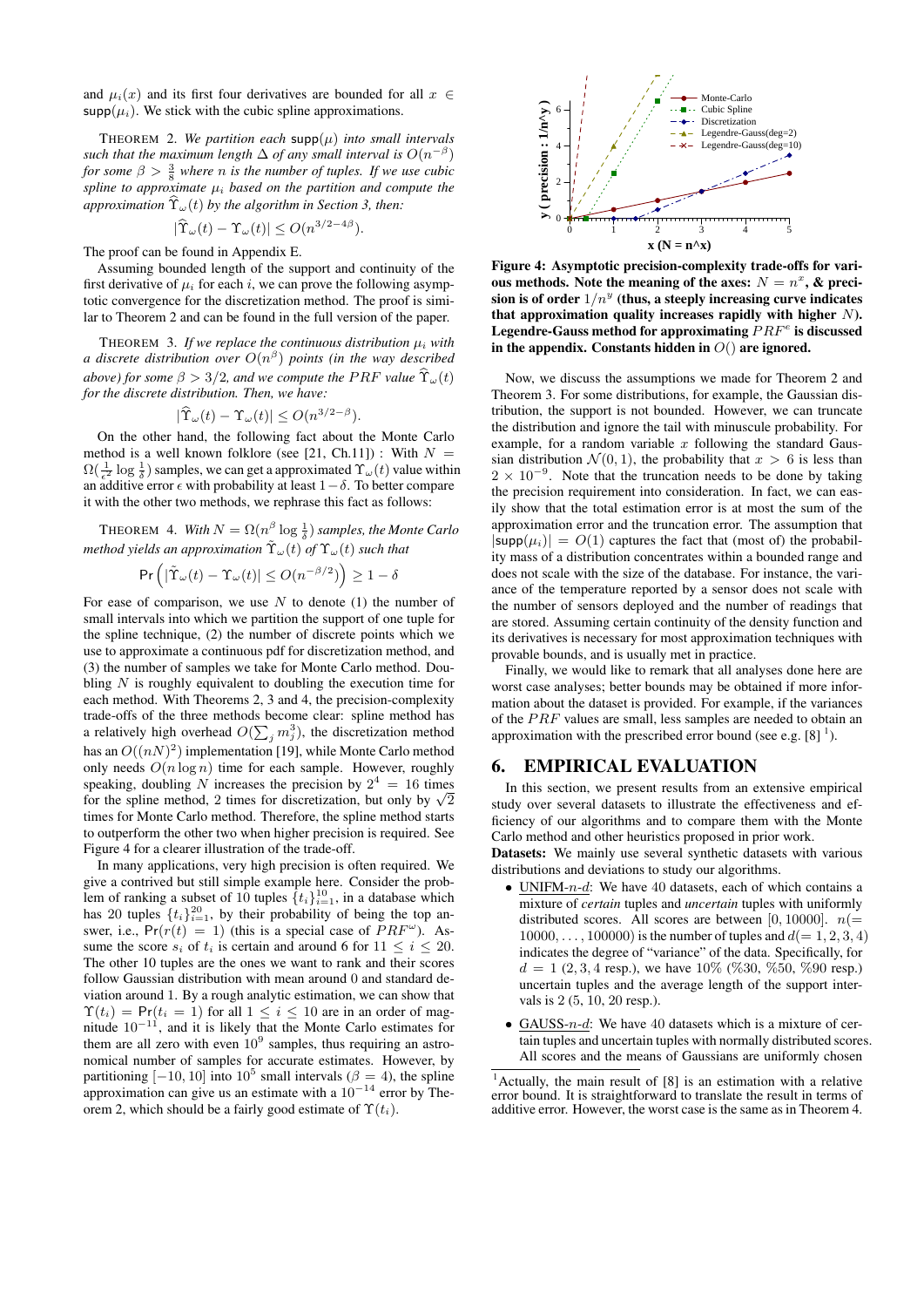

Figure 5: The comparison of various methods for computing general  $PRF$  (weight function  $\omega(t, j) = 1/j$ ). Solid lines indicate the running times (with axes drawn on the right hand side), whereas dashed lines indicate the Kendall distance (an error measure).

between [0, 1000].  $n (= 1000, \ldots, 10000)$  and  $d(= 1, 2, 3, 4)$ have the same meaning as in the uniform case. Specifically, for  $d = 1 (2, 3, 4$  resp.), we have  $10\%$  (%30, %50, %90 resp.) uncertain tuples and the average standard deviation of the uncertain scores is 2 (5, 10,20 resp.).

ORDER- $d$ : There are 5 datasets that are specially designed to test the convergence of various methods. Each of them has 1000 tuples  $\{t_1, \ldots, t_{1000}\}$ . All scores are normally distributed with the same standard deviation 1. In ORDER-d (where  $d = 0, 1, 2, 3, 4, 5$ ), the mean of the score of  $t_i$  is  $i \cdot 10^{-d}$ . Note that as d increases, the Gaussian distributions have means very close to each other, and become harder to separate from each other.

Setup: All the algorithms were implemented in C++, and the experiments were run on a 2GHz Linux PC with 2GB memory. We compare the following algorithms with varying parameters:

- SPLINE: The exact algorithm for uniform and spline distributions (developed in Section 3.2) and the spline approximation. For spline approximation, we run the algorithms on various granularities, i.e., the maximum length of the small intervals.
- DISC: The discretization method (outlined in Section 5.2). The parameter is the number of discrete points that we use to replace a continuous distribution. After discretizing the continuous distributions, we use the algorithm developed in [19] to compute  $PRF$  value for x-tuples.
- MC: We run the Monte Carlo method (outlined in Section 5.2) with different number of samples.

To measure the approximation quality of an algorithm, we use the *Kendall's tau distance* between the true ranking and the ranking obtained by the algorithm. Kendall's tau distance between two rankings is defined to be the number of reversals, i.e., tuple pairs that are in different order in the two rankings [17].

#### 6.1 Spline vs. Monte Carlo vs. Discretization

We begin with considering the speed of convergence of various approximation methods by varying the granularity or the number of samples. Our first set of experiments is to approximate an arbitrary PRF function for the GAUSS datasets using SPLINE, DISC and Mc. The weight function we use is  $\omega(t_i, j) = 1/j$ . Since no polynomial-time algorithm is known to compute  $PRF$  values with such a weight function for general distributions, there is no easy way to know the true (ground) ranking. We however take the presumed truth to be the ranking obtained by SPLINE with a very fine granularity (the length of each small interval is 0.005). As we can see from Figure 5(a), when the granularity is finer than 0.5, SPLINE converges to a fixed ranking. We also check the changes of the actual  $PRF$  value for the tuples – when the granularity is finer than 0.1, is less than  $10^{-10}$ . Therefore, we can be confident that the presumed true ranking is actually the true ranking. We also

note that the running time of SPLINE depends heavily on the overlap numbers.

Figure 5(c) shows the convergence rate and running time of MC. We can see that MC converges slower than SPLINE in all cases, especially when the average standard deviation becomes larger. This is not quite surprising since the convergence rate of MC highly depends on the variance of the random variable – a higher variance in general implies a slower convergence rate. A closer look at the actual approximated  $PRF$  values reveals that the changes are in a order of magnitude of  $10^{-3} \sim 10^{-5}$  even when more than 10000 samples are used. The running time of MC is roughly linear in the number of samples, and does not depend on the overlap number as oppose to SPLINE. So, the running time curves for all GAUSS-1000-d datasets are roughly the same and we only plot one of them.

From Figure 5(b), we can see that the convergence rate of DISC is slower than SPLINE, but much faster than MC. We can see that by replacing a Gaussian with a distribution over only  $k = 5$  discrete points, we can get an approximate ranking with less than 200 reversals w.r.t. the true ranking.

Next we compare the behaviors of three algorithms on ORDERdatasets. Since all Gaussian distributions have the same standard deviation, a Gaussian distribution with a higher mean *stochastically dominates* one with a lower mean, thus having a higher  $\Upsilon_{\omega}$  value for any positive decreasing weight function  $\omega$ . So we know the true ranking is  $\{t_{1000}, t_{999}, \ldots, t_1\}$ . Both SPLINE and DISC can find the exact ranking, with even the coarsest granularity, so we omit their curves. This phenomena may be due to the regularity in the datasets and the approximation algorithms, which result in homogeneous errors in the estimation of  $PRF$  values, thus the correct order is preserved. On the other hand, MC behaves drastically differently from other datasets (Figure 5(d)). MC can find the exact ranking with a reasonable number of samples, for ORDER-0 and ORDER-1, where the means of the tuples are well separated. However, when the means of tuples become closer, so do their  $PRF$  values, which makes it really hard for the randomized strategy MC to separate and rank them. We can see the convergence rate of MC on ORDER-5 is particular slow: with 100000 samples, the approximate ranking is not much better than a random permutation.

We also tested a few other weight functions  $\omega$ , such as piecewise linear function, and observed similar behaviors. We omit those curves due to space constraints.

# 6.2 Execution Times for Exact Algorithms

Figure 6(a) shows the execution time of SPLINE, for the UNIFMdatasets, for different dataset sizes and variances. Recall in all UNIFM-datasets, the scores are in [0, 10000]. So generally speaking, the higher the variance  $d$  is, the larger the overlap numbers are. The execution time is directly related to the overlap number, thus increases with  $d$ . We can also see the execution time does not scale linearly with the number of tuples. Again, the reason is that an increasing number of tuples results in larger overlap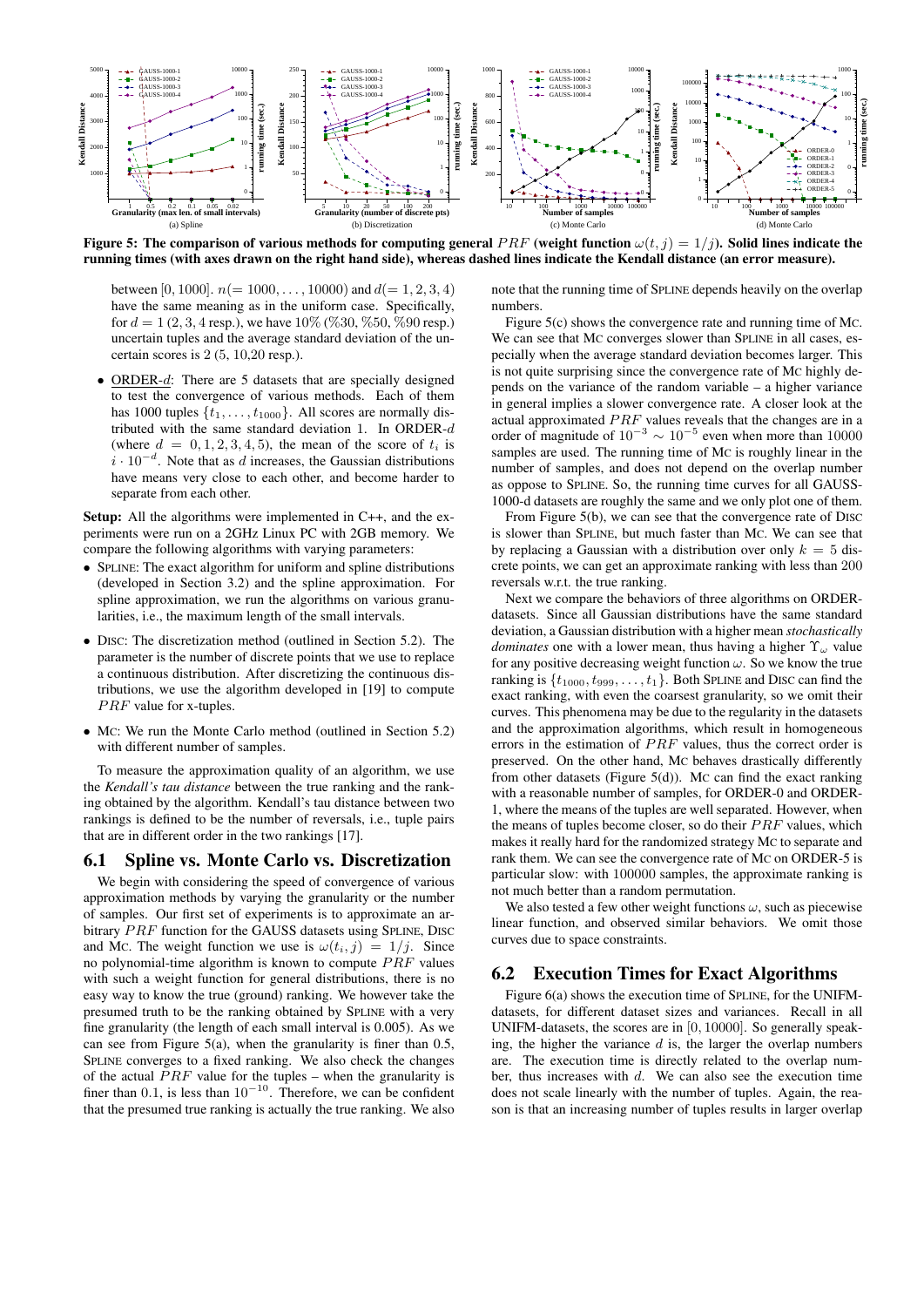



numbers. The execution time of SPLINE for piecewise polynomial was shown in the experiment of approximating  $PRF$  for GAUSSdatasets (the time for constructing splines for each Gaussian distribution is much smaller compared to computing  $PRF$  values for spline distribution). For  $PRF^{\ell}$  function (see Appendix B for the details of the algorithm), the execution time is faster than the general SPLINE method. Figure 6(b) and (c) show the execution time of  $PRF^{\ell}$  on UNIFM- and GAUSS- datasets. As we can see, the running time increases with  $d$  on UNIFM-datasets (running time is  $O(\sum_j m_j)$ ) and is independent of d on GAUSS-datasets (running time is  $O(n^2)$ ).

# 7. RELATED WORK

There is large body of literature on the area of ranking and top-k queries (see, for example, Ilyas et al.'s survey [15]). Recently, ranking over probabilistic databases has also drawn many researchers' attentions, and there have been several different proposals for ranking functions, including *U-Top* and *U-Rank* (Soliman et al. [24], Yi et al. [29], Chen and Yi [4]), probabilistic threshold top-k (PT-k) (Ming Hua et al. [14]), *Global-Topk* (Zhang and Chomicki [30]), and expected rank (Cormode et al. [7]). Ge et al. [11] study the score distributions and propose the notion of *typical top-k* queries. We refer the reader to our prior work [19] for a thorough discussion of the differences between these semantics, and how  $PRF$  is a unifying framework for reasoning about them.

However, the aforementioned work has focused mainly on tuple uncertainty and discrete attribute uncertainty. Soliman and Ilyas [25] were the first to consider the problem of handling continuous distributions in ranking probabilistic datasets. In particular, they consider uniformly distributed scores and their main algorithm is based on Monte Carlo integration to compute the positional probabilities. Therefore, their algorithm is randomized and only able to get an approximate answer. There is also much work on nearest neighborstyle queries over uncertain datasets [18, 5, 2, 6]. We discuss this work in more detail in Appendix A.

# 8. CONCLUSION AND FUTURE WORK

We studied the problem of ranking in presence of continuous attribute uncertainty, and developed several exact and approximate polynomial-time algorithms for efficiently ranking large probabilistic datasets. Our techniques significantly generalize and extend the prior work on ranking in presence of uncertainty, and enable us to efficiently handle continuous probability distributions, common in many applications that generate uncertain data. Our work has also opened up many new avenues for future work. In particular, we would like to explore the possibility of *progressive* approximation – in most cases, we don't need a large number of samples, or finegranularity spline approximations, to rank the tuples, and it would be more efficient to spend the extra computational effort only where

needed. Finally, incorporating correlations into our ranking framework is an important problem that we plan to study in future work.

# 9. REFERENCES

- [1] M. Abramowitz and I. Stegun, editors. *Handbook of Mathematical Functions*. Natl. Bureau of Standards, Appl. Math. Series - 55, 1972.
- [2] G. Beskales, M. Soliman, and I. IIyas. Efficient search for the top-k probable nearest neighbors in uncertain databases. *VLDB*, 2008.
- [3] C. Bohm, A. Pryakhin, and M. Schubert. The Gauss-tree: Efficient object identification in databases of probabilistic feature vectors. In *ICDE*, 2006.
- [4] J. Chen and K. Yi. Dynamic structures for top-k queries on uncertain data. In *ISAAC*, pages 427–438, 2007.
- [5] R. Cheng, J. Chen, M. Mokbel, and C. Chow. Probabilistic verifiers: Evaluating constrained nearest-neighbor queries over uncertain data. In *ICDE*, 2008.
- [6] R. Cheng, L. Chen, J. Chen, X. Xie. Evaluating probability threshold k-nearest-neighbor queries over uncertain data. In *EDBT*, 2009.
- [7] G. Cormode, F. Li, and K. Yi. Semantics of ranking queries for probabilistic data and expected ranks. In *ICDE*, 2009.
- [8] P. Dagum, R. Karp, M. Luby, and S. Ross. An optimal algorithm for Monte Carlo estimation. In *FOCS*, 1995.
- [9] Carl de Boor. *A Practical Guide to Spline*. Springer, 2001.
- [10] A. Deshpande, C. Guestrin, S. Madden, J. M. Hellerstein, W. Hong. Model-driven data acquisition in sensor networks. In *VLDB*, 2004.
- [11] T. Ge, S. Zdonik, and S. Madden. Top-k queries on uncertain data: on score distribution and typical answers. In *SIGMOD*, 2009.
- [12] R. Graham, D. Knuth, and O. Patashnik. *Concrete Mathematics: A Foundation for Computer Science*. Addison-Wesley, 2 edition, 1994.
- [13] J. Guiver and E. Snelson. Learning to rank with softrank and gaussian processes. In *SIGIR*, 2008.
- [14] M. Hua, J. Pei, W. Zhang, and X. Lin. Ranking queries on uncertain data: A probabilistic threshold approach. In *SIGMOD*, 2008.
- [15] I. Ilyas, G. Beskales, and M. Soliman. A survey of top-k query processing techniques in relational database systems. *ACM Computing Surveys*, 2008.
- [16] K. Järvelin and J. Kekäläinen. Cumulated gain-based evaluation of ir techniques. *ACM Trans. Inf. Syst.*, 20(4), 2002.
- [17] M. Kendall. A new measure of rank correlation. *Biometrica*, 1938.
- [18] H.P. Kriegel, P. Kunath, M. Renz. Probabilistic nearest-neighbor query on uncertain objects. In *DASFAA*, 2007.
- [19] J. Li, B. Saha, and A. Deshpande. A unified approach to ranking in probabilistic databases. In *VLDB*, 2009.
- [20] J. Li and A. Deshpande. Consensus answers for queries over probabilistic databases. In *PODS*, 2009.
- [21] R. Motwani and P. Raghavan. *Randomized Algorithms*. Cambridge University Press, 1995.
- [22] E. Parzen. On estimation of a probability density function and mode. *Ann. Math. Stat.*, 33:1065–1076, 1962.
- [23] A. Ralston and P. Rabinowitz. *A First Course in Numerical Analysis*. 2001.
- [24] M. Soliman, I. Ilyas, and K. C. Chang. Top-k query processing in uncertain databases. In *ICDE*, 2007.
- [25] M. Soliman and I. Ilyas. Ranking with uncertain scores. In *ICDE*, pages 317–328, 2009.
- [26] A. H. Stroud and D. Secrest. *Gaussian Quadrature Formulas*. Prentice-Hall Inc., 1966.
- [27] M. Taylor, J. Guiver, S. Robertson, and T. Minka. Softrank: optimizing non-smooth rank metrics. In *WSDM*, 2008.
- [28] T. Tran, L. Peng, B. Li, Y. Diao, and A. Liu. PODS: a new model and processing algorithms for uncertain data streams. In *SIGMOD*, 2010.
- [29] K. Yi, F. Li, D. Srivastava, and G. Kollios. Efficient processing of top-k queries in uncertain databases. In *ICDE*, 2008.
- [30] X. Zhang and J. Chomicki. On the semantics and evaluation of top-k queries in probabilistic databases. In *DBRank*, 2008.
- [31] O. Zuk, L. Ein-Dor, and E. Domany. Ranking under uncertainty. In *UAI*, pages 466–473, 2007.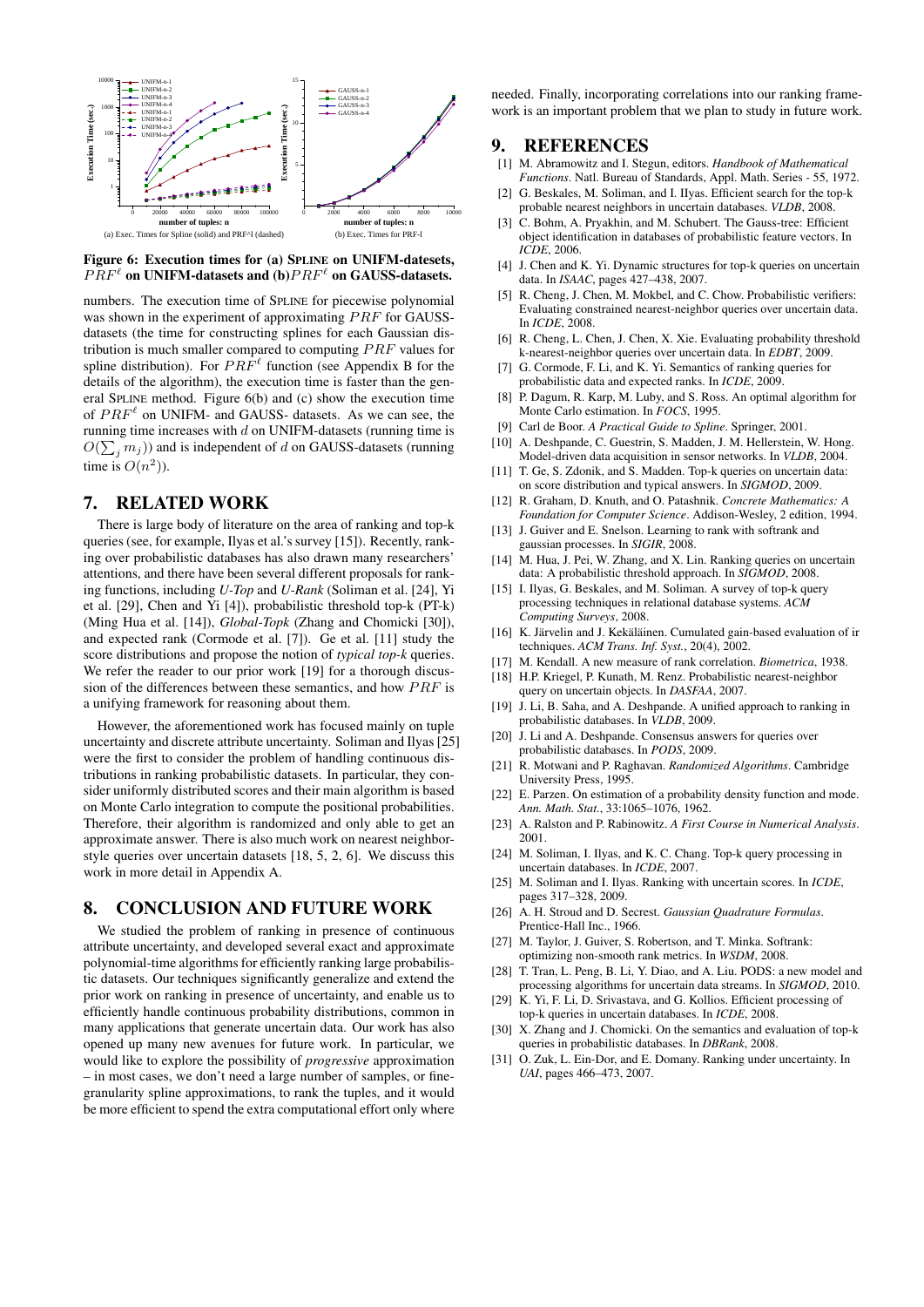# APPENDIX

# A. NEAREST NEIGHBOR QUERIES OVER UNCERTAIN OBJECTS

In this section, we briefly sketch how to apply our algorithms to *nearest neighbor* (*NN*) and k*-nearest neighbor* (k*-NN*) queries over uncertain objects. For generality, we only consider k*-NN* since *NN* is just special case of  $k$ -*NN* with  $k = 1$ . Suppose we are given a set of uncertain objects  $\{t_i\}_{i=1}^n$  in d-dimensional Euclidean space  $\mathbb{R}^d$ . The position of each object  $t_i$  is captured by a  $pdf p_i : \mathbb{R}^d \to \mathbb{R}^+$  and is independent of other objects. For a set of deterministic points, define  $kNN(q)$  to be the set of k points that have the smallest Euclidean distances from q.

DEFINITION 3. *Given a query point*  $q \in \mathbb{R}^d$ , a k-NN *query retrieves* k *objects that have highest*  $P_{knn}$  *values where*  $P_{knn}(t_i, q) =$  $Pr(t_i \in kNN(q)).$ 

In other words, we are looking for the objects that have the highest probability of being one of the  $k$  nearest neighbors of the query point. Kriegel et al. [18] and Cheng et al. [5] considered the threshold version of the query with  $k = 1$ , i.e., all objects with  $P_{1nn}$  values above a given threshold are returned. Beskales et al. [2] studied exactly the above query with  $k = 1$ . Cheng et al. [6] also considered  $kNN$  queries in a probabilistic setting. However, their semantics focus on the probability that a set of vertices is (as a whole) the set of k nearest neighbors (a semantics similar to *U-Top*k [24]). This is not captured by the above definition (and cannot be captured using a  $PRF$  function either [19]).

In fact, it is not hard to see that the k*-NN* query can be directly translated into a  $PRF^{\omega}$  query with the weight function:

$$
\omega(i) = 1 \,\forall i \leq k; \ \omega(i) = 0 \,\forall i > k
$$

and the pdf of  $t_i$ 's score being  $\mu_i(x) = \Pr(\text{dis}(t_i, q) = x)$ . If p is a deterministic point, all  $\mu_i$ s are independent and we can apply our exact or approximate algorithms developed in Section 3 and 5 directly, depending on the type of the probability distributions  $\mu_i$ s.

EXAMPLE 2. If the dimension  $d = 1$  and each  $p_i$  is a uniform *distribution over interval*  $[u_i, l_i]$ *, then*  $\mu_i$  *is a piecewise constant function with at most 2 pieces. In fact, if*  $q \geq l_i$  *or*  $q \leq u_i$ *,*  $\mu_i$  *is a uniform distribution over*  $[\min(u_i-q, l_i-q), \max(u_i-q, l_i-q)]$ ; *if*  $u_i < q < l_i$ ,  $\mu_i(x) = \frac{2}{l_i - u_i}$  *for*  $x \in [0, \min(l_i - q, q - u_i)]$  $and = \frac{1}{l_i - u_i}$  *for*  $x \in [\min(l_i - q, q - u_i), \max(l_i - q, q - u_i)].$ *Therefore, we can apply the polynomial-time exact algorithm for piecewise polynomials developed in Section 3.*

Beskales et al. [2] also considered the case where the query point  $q$  itself can be uncertain. Although we can still translate it into a  $PRF$  query, our algorithms can not be directly applied since the probabilities  $Pr(dis(t_{i,q}) = x)$  are correlated for different objects  $t_i$ . Theoretically, we can generalize the generating function technique we developed in Section 3 to handle this special correlation. However, this may introduce integration in higher dimensional space which can be tricky to implement. The practical implication of this approach is yet to be explored. Due to space constraints, we omit the details here. Finally, we would like to remark that it is possible to explore the spatial properties and design effective pruning rules to speed up the running time as the prior work has done. We leave it as an interesting future direction.

#### **B.** EXPECTED RANKS AND PRF

Recall that  $PRF^{\ell}$  is a special case of the  $PRF$  function where the weight function is linear, i.e.,  $w_i = \omega(i) = n - i$ . Aside from

being a natural weight function, another key reason to study  $PRF^{\ell}$ is its close relationship to *expected ranks*.

Expected rank of a tuple  $t$  is defined to be:

$$
\mathsf{E}[r_{pw}(t)] = \int_{pw \in PW} p(pw)r_{pw}(t)
$$

where  $r_{pw}(t) = |pw|$  if  $t_i \notin pw$ . Let C denote the expected size of a possible world. It is easy to see that:  $C = \sum_{i=1}^{n} p_i$  due to linearity of expectation. Then the expected rank of  $\overline{t}$  can be seen to consist of two parts:

(1)  $\sum_{i>0} i \times Pr(r(t) = i)$ , which counts the contribution of the possible worlds where  $t$  exists, and

(2)  $\int_{pw:t\notin pw}$  Pr $(pw)|pw| = (C - p(t))(1 - p(t))$  which counts the contribution of the worlds where  $t$  does not exist<sup>2</sup>. Thus:

$$
\mathsf{E}[r_{pw}(t)] = \sum_{i>0} i \times \Pr(r(t) = i) + (1 - p(t))(C - p(t))
$$
  
=  $-PRF^{\ell}(t) + C + (n - C - 1)p(t) + (p(t))^2$ .

Next, we present algorithms for computing  $\sum_{i>0} i \times Pr(r(t) = i)$ , and hence for ranking according to  $PRF^{\ell}$  or expected ranks.

Since tuple uncertainty is also considered, we let  $\bar{\rho}_i(\ell) = \Pr(s_i \geq 1)$  $\ell$ ) =  $p_i \int_{\ell}^{\infty} \mu_i(x) dx$ . We can then see:

$$
\sum_{i>0} i \Pr(r(t) = i) = p_i \int_{-\infty}^{+\infty} \mathsf{E} \Big[ \sum_{j \neq i} \delta(s_j > \ell) \mid s_i = l \Big] \mu_i(\ell) \mathrm{d}\ell
$$
\n
$$
= p_i \sum_{j \neq i} \int_{-\infty}^{+\infty} \mathsf{E} \big[ \delta(s_j > \ell) \big] \mu_i(\ell) \mathrm{d}\ell
$$
\n
$$
= p_i \sum_{j \neq i} \int_{-\infty}^{+\infty} \bar{\rho}_j(\ell) \mu_i(\ell) \mathrm{d}\ell
$$
\n
$$
= p_i \sum_{j \neq i} p_j \int_{-\infty}^{+\infty} \int_{l}^{+\infty} \mu_j(x) \mu_i(\ell) \mathrm{d}x \mathrm{d}\ell
$$

Let A be a class of functions. Suppose each  $\mu_i(\ell)$  is a piecewise function such that each piece can be expressed by a function in A. Similar to Section 3.2, we partition the real line into a set  $\mathcal I$  of small intervals such that in each small interval, every  $\mu_i(\ell)$  can be expressed by a single formula.

In general, given  $i, j$  and small interval  $I$ , if we can obtain the numerical value of:

$$
\int_{l_I}^{u_I} \int_{\ell}^{\infty} \mu_j(x) \mu_i(\ell) \mathrm{d}x \mathrm{d}\ell
$$

in  $O(\gamma)$  time, then we can compute  $\sum_{j>0} i \Pr(r(t_i) = j)$  in  $O(\gamma n|\mathcal{I}_i|)$  time. The expected ranks and the  $PRF^{\ell}$  values for all tuples can then be computed in  $O(\gamma n \sum_i |\mathcal{I}_i|) = O(\gamma n \sum_j m_j)$ time. Next we look at different classes of functions  $A$  in turn.

**Gaussian:** Suppose  $s_i$  is a normally distributed with mean  $\lambda_i$  and variance  $\sigma^2$ , denoted  $s_i \sim \mathcal{N}(\lambda_i, \sigma_i^2)$ . Since Gaussians are defined on the entire real line, we have a single partition  $[-\infty, +\infty]$ . By the above discussion, the problem reduces to computing  $\int_{-\infty}^{+\infty} \int_{\ell}^{\infty} \mu_j(x) \mu_i(\ell) dx d\ell$  for any i, j. The key observation here is that the above formula is exactly  $Pr(s_j \geq s_i)$ . Also, it is well known that  $s_j - s_i \sim \mathcal{N}(\lambda_j - \lambda_i, \sigma_j^2 + \sigma_i^2)$ . Therefore,

$$
\Pr(s_j \ge s_i) = 1 - \Phi\left(\frac{\lambda_i - \lambda_j}{\sqrt{\sigma_j^2 + \sigma_i^2}}\right) = \Phi\left(\frac{\lambda_j - \lambda_i}{\sqrt{\sigma_j^2 + \sigma_i^2}}\right)
$$

where  $\Phi(x)$  is the cdf of the standard normal distribution  $\mathcal{N}(0, 1)$ , i.e.,  $\Phi(x) = \frac{1}{\sqrt{2\pi}} \int_{-\infty}^{x} e^{-\frac{x^2}{2}} dx$ . Indeed, the first equality is due to the fact that the cdf of  $\mathcal{N}(\lambda, \sigma^2)$  is  $\Phi\left(\frac{x-\lambda}{\sigma}\right)$  and the second holds since  $\Phi(x) = 1 - \Phi(-x)$ .

 $\Phi(x)$  has been widely used in scientific and statistical computing and its numerical value with high precision can be computed

<sup>&</sup>lt;sup>2</sup>This relationship does not hold in presence of correlations.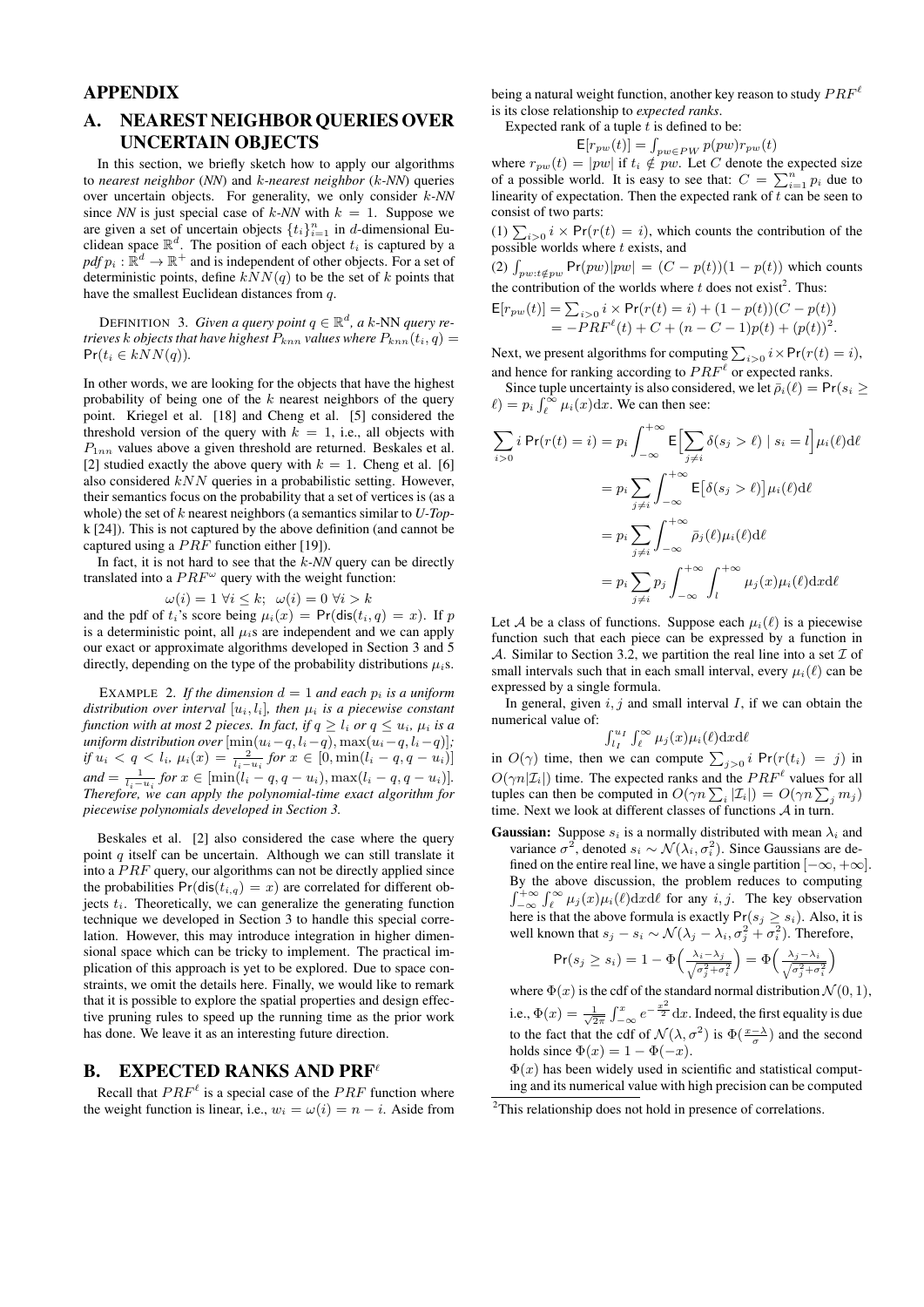extremely efficiently [1]. Therefore, it is very reasonable to assume that it can be computed in  $O(1)$  time even though it does not have a closed form expression. The overall running time for computing  $PRF^{\ell}$  values of all tuples is then  $O(n^2)$ .

A similar relationship between expected ranks and  $Pr(s_i \geq s_i)$ was also observed by Cormode et al. [7], who use it to to obtain algorithms for discrete distributions.

#### Convex combination of Gaussians: Convex combinations of Gaussians have been widely used in curve fitting, kernel density estimation and other application domains [22].

Let  $\mu_i(x) = \sum_{j=1}^{l_i} \gamma_{ij} f_{ij}(x)$  where  $\sum_{j=1}^{l_i} \gamma_{ij} = 1, \gamma_{i,j} >$  $0 \forall i, j$  and  $f_{ij}(x)$  is the pdf for  $\mathcal{N}(\lambda_{ij}, \sigma_{ij}^2)$ . Let  $s_{ij}$  be a real random value that follows the distribution  $f_{ij}$ . Again, we need to compute  $Pr(s_j \geq s_i)$ . It is convenient to think that  $s_i$  is generated by the following two-stage process: we first randomly choose a integer j between 1 and  $l_i$  according to distribution  $\gamma$ , i.e., t is chosen with probability  $\gamma_{it} \ \forall 1 \leq t \leq l_i$ . Then,  $s_i$  is generated according to distribution  $f_{ij}$ . Now, we can easily see

$$
\Pr(s_j \ge s_i) = \sum_{j'=1}^{l_j} \sum_{j=1}^{l_i} \gamma_{jj'} \gamma_{ij} \Pr(s_{jj'} \ge s_{ij})
$$
  
= 
$$
\sum_{j'=1}^{l_j} \sum_{j=1}^{l_i} \gamma_{jj'} \gamma_{ij} \Phi\left(\frac{\lambda_{jj'} - \lambda_{ij}}{\sqrt{\sigma_{jj'}^2 + \sigma_{ij}^2}}\right)
$$

For each tuple pair  $(j, i)$ , we need  $O(l_j l_i)$  time, thus, the total running time is  $O(\sum_{1 \le i < j \le n} l_i l_j)$ .

# **Exponential:** Suppose  $s_i$  follows the exponential distribution with

rate parameter  $\lambda_i$ , i.e.,  $\mu_i(x) = \begin{cases} \lambda_i e^{-\lambda_i x}, & x \geq 0, \\ 0 & x < 0. \end{cases}$ 0,  $x < 0$ .

We only need to consider the positive axis. It is easy to see that:

$$
\int_0^\infty \int_\ell^\infty \mu_j(x) \mu_i(\ell) dx d\ell = \lambda_i \lambda_j \int_0^{+\infty} \int_\ell^\infty e^{-\lambda_j x} e^{-\lambda_i \ell} dx d\ell
$$

$$
= \lambda_i \int_0^{+\infty} e^{-(\lambda_i + \lambda_j)\ell} d\ell = \frac{\lambda_i}{\lambda_i + \lambda_j}.
$$

Hence, the  $PRF^{\ell}$  values can be computed in  $O(n^2)$  time.

**Piecewise polynomial of order**  $\gamma$ **:** Directly applying the above framework gives an  $O(\gamma^2 n \sum_j m_j)$  time algorithm. We can improve the running time to  $O(\gamma^2 \sum_j m_j)$  as follows. For each small interval  $I_j$ , we first compute the expansion of the polynomial  $\sum_{i} \bar{p}_j(\ell)$  which can be done in  $O(\gamma m_j)$  time  $(m_j$  additions of  $\sum_j p_j(\tau)$  which can be done in  $\mathcal{O}(\tau m_j)$  differentially additions of polynomials of degree  $\gamma$ ). Subsequently, for each i such that  $I_j \in \mathcal{I}_i$ , the expansion of  $\sum_{j \neq i} \bar{\rho}_j(\ell) \mu_i(\ell)$  can be obtained in  $O(\gamma^2)$  time (subtract  $\bar{\rho}_j(\ell)$  from  $\sum_j \bar{\rho}_j(\ell)$  and then multiply with  $\mu_i(\ell)$ )<sup>3</sup> and computing the numerical value of:

$$
A_{I_j,i} = \int_{I_j} \sum_{j \neq i} \bar{p}_j(\ell) \mu_i(\ell) d\ell
$$

takes an additional  $O(\gamma)$  time (integrating each term of the polynomial takes  $O(1)$  time). Therefore, the overall running time is  $O(\gamma \sum_j m_j + \sum_j m_j(\gamma^2 + \gamma)) = O(\gamma^2 \sum_j m_j).$ 

**Uniform:** This is a special case of the previous one with  $\gamma = 1$ . Thus, the running time is  $O(\sum_j m_j)$ .

To summarize, the expected ranks and the  $PRF<sup>\ell</sup>$  values for all tuples can be computed very efficiently (in  $O(n^2)$  time) for many continuous probability distributions. This significantly generalizes the results on these two functions in the prior work.

# C. APPROXIMATE PRF<sup>E</sup> COMPUTATION

In this section, we present an approximation technique for approximating the  $PRF^e$  function using Legendre-Gauss Quadrature method, and demonstrate its effectiveness through an empirical evaluation. For completeness, we begin with a brief overview of Legendre-Gauss Quadrature.

# C.1 Legendre-Gauss Quadrature

Suppose we want to approximate  $\int_a^b f(x) dx$  by a linear sum  $\sum_{i=1}^{k} c_i f(x_i)$  for a fixed integer k where  $c_i$  and  $x_i$  are to be determined but independent of the function  $f$ . Actually, if we let  $c_1 = \ldots = c_k = c = 1/(k-1), x_i = a + ci$  and k approach to infinity, the linear sum is exactly the Riemann sum which should be equal to the value of the integral. However, in practice, we are only allowed to evaluate the function at a finite number of points which results in an approximation of the integral. Assume that  $a = -1$ and  $b = 1$ . The Legendre-Gauss quadrature (LGQ) of degree k evaluates the function at  $x_i$  for  $1 \leq i \leq k$  where  $x_i$ s are the k roots of *Legendre polynomial* of degree  $k$  and  $c_i$  can be computed by  $c_i = \int_{-1}^{1} \prod_{j \neq i} \left( \frac{x - x_j}{x_i - x_j} \right)$  $\left(\frac{x-x_j}{x_i-x_j}\right)$  dx. For example, the roots of Legendre polynomial of degree 3 are  $x_1 = -\sqrt{3/5}, x_2 = 0, x_3 = \sqrt{3/5}.$ Then we can get  $c_1 = 5/9, c_2 = 8/9$  and  $c_3 = 5/9$ . Therefore, our approximation is simply:

$$
\int_{-1}^{1} f(x) dx = \frac{5}{9} \cdot f(-\sqrt{\frac{3}{5}}) + \frac{8}{9} \cdot f(0) + \frac{5}{9} \cdot f(\sqrt{\frac{3}{5}}) + error
$$

Computing the roots  $\{x_i\}_{i=1,\ldots,k}$  for general k is computationally nontrivial. However, due to the practical importance of the method, the values of  $x_i$  and  $c_i$  have already been tabulated for every k up to a few hundreds [26] and we can use these values directly.

If the integral is not  $[-1, +1]$ , we can use the following simple transform:

$$
\int_a^b f(x) dx = \frac{b-a}{2} \int_{-1}^1 f(a + \frac{b-a}{2}(y+1)) dy
$$

and then approximating  $\int_{-1}^{1} g(y) dy$  where  $g(y) = f(a + \frac{b-a}{2}(y +$ 1)). Sometimes, if the length of  $[a, b]$  is very large, it is better to partition  $[a, b]$  into small intervals, approximate the integral over each small interval such that we do not need to evaluate the function at many points in each small interval, thus can still use the existing  $x_i$  and  $c_i$  values from the tablet. It is called *composite rule*.

Theoretically, assuming continuity of the 2kth derivative of  $f(x)$ , if we partition  $[a, b]$  into N small intervals and apply LGQ of degree  $k$  on each small interval, the approximation error is

$$
Error = \frac{(b-a)^{2k+1}}{N^{2k}} \frac{(k!)^4}{(2k+1)[(2k)!]^3} f^{(2k)}(\xi)
$$

where  $\xi$  is some points in  $(a, b)$  [23, pp.116]. Let  $\Delta = \frac{b-a}{N}$ . If we treat k,  $f(x)$  as fixed, the behavior of the error (in terms of  $\Delta$ ) is  $Error(\Delta) = O(\Delta^{2k})$ . Although it seems that the error decays exponentially with  $k$  (assuming  $N$  fixed) and polynomially with  $N$  (assuming  $k$  fixed), in practice, people usually use Legendre-Gauss quadrature with a bounded degree (typically  $k < 20$ ). This is because (1) it is good enough for most applications, (2) the roots for high order Legendre polynomial are nontrivial to compute and (3) it is hard to analyze and control the behavior of the higher order derivative of  $f(x)$ , thus the error.

<sup>&</sup>lt;sup>3</sup>Actually, this can be done in  $O(\gamma \log \gamma)$  time by using FFT. However, since  $\gamma$  is usually very small, we can just do the polynomial multiplication in the straightforward manner which takes  $O(\gamma^2)$ time.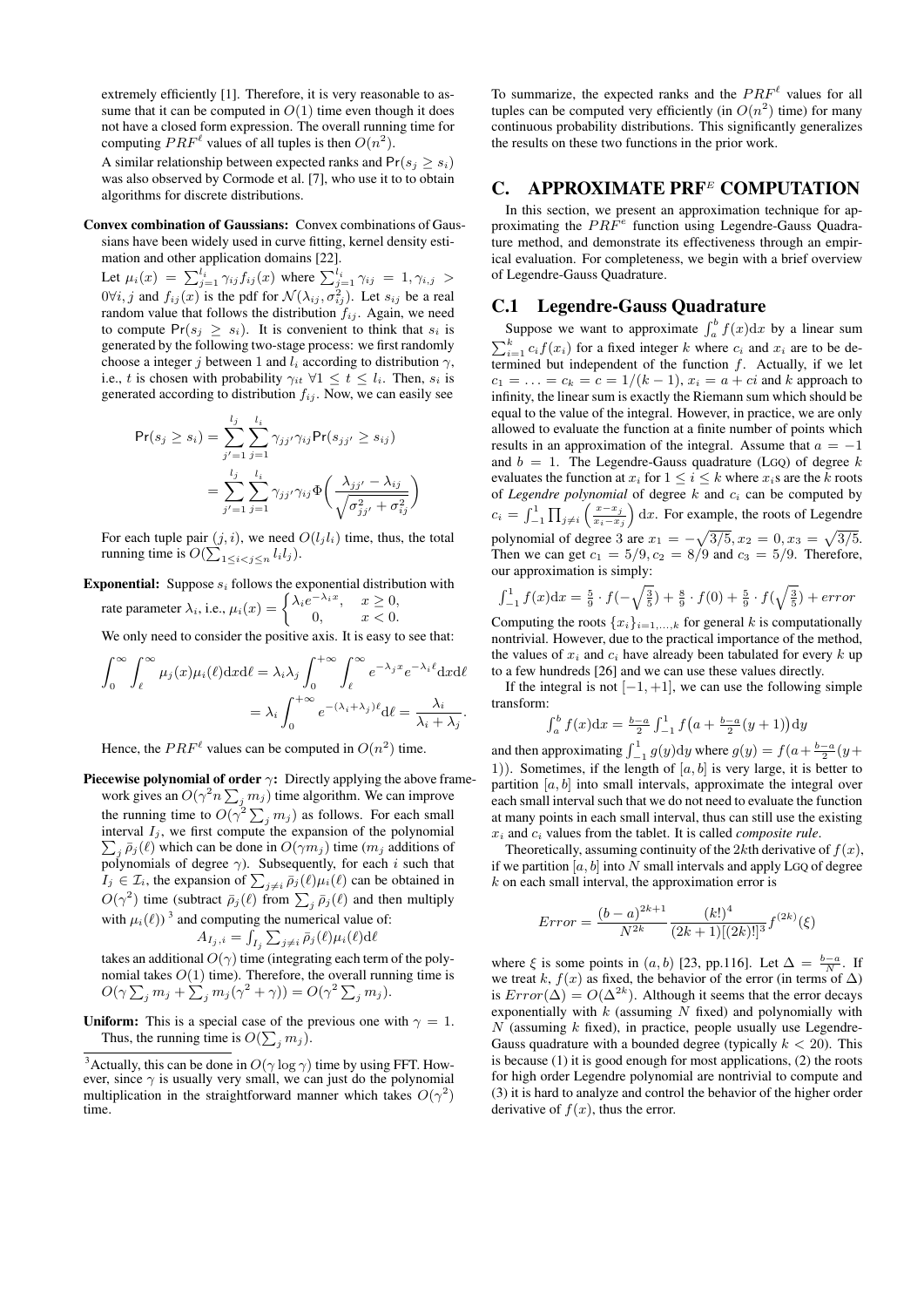

Figure 7: The comparison of various methods for computing  $PRF^e(\alpha = 0.99)$ . Solid lines indicate the running times (with axes drawn on the right hand side), whereas dashed lines indicate the Kendall distance (an error measure).

# **C.2** Approximating  $PRF^e(\alpha)$  by Legendre-Gauss Quadrature for Real  $\alpha$

As we discussed in Section 4, the  $PRF^e(\alpha)$  value of tuple  $t_i$  has a closed form expression, which is the value of the generating function (3) evaluated at  $\alpha$ , i.e.,  $F_i(\alpha)$ . For arbitrary distributions, we can of course use the approximation technique developed for general PRF functions. However, we observe that  $F_i(\alpha)$  is simply the integral of the function  $f(\ell) = \prod_{j \neq i} (\rho_j(\ell) + \bar{\rho}_j(\ell) \alpha) \mu(\ell);$ we can evaluate the function  $f(\ell)$  itself at any point  $\ell$  in polynomial time<sup>4</sup>. Given this, we can use the Legendre-Gauss quadrature (LGQ) method directly to achieve a much more efficient approximation of  $PRF^{e}(\alpha)$  for real  $\alpha$ . We also plot the asymptotic Error-N (precision-complexity) trade-offs for LGQ of degree 2 and 10 (See Figure 4). In our experimental study, we use LGQ of degree 10.

## C.3 Empirical Comparison

We compared the four techniques for  $PRF^e$  computation: (1) Spline (SPLINE), (2) Legendre-Gauss Quadrature (LGQ), (3) Monte Carlo (MC), and (4) Discretization (DISC). We use the same datasets as described in Section 6. The key parameter for LGQ is the granularity of intervals. For SPLINE and DISC, there are faster implementations, which we will call SPLINE-E and DISC-E respectively, for computing  $PRF^e$ .

Figure  $7(a)$ , (b), (c) and (d) show the execution times and convergence rates for SPLINE-E, LGQ, DISC-E, and MC, respectively. The "true" ranking is computed by using SPLINE-E with a granularity of 0.005. We can see that SPLINE-E converges very fast, just like the general SPLINE algorithm, but the running time is faster. In Figure 7(b), we can see LGQ (with degree 10) also converges very fast: Exact ranking can be obtained when the granularity is less then 0.05, which is a bit slower than SPLINE-E, but the execution time is much lower. For example, LGQ takes less than 2 seconds to get an exact answer on GAUSS-1000-4 while SPLINE needs more than 10 seconds. Actually, a significant portion of the execution time is for the construction of small intervals, so using a higher degree quadrature does not incur a significant increase in the running time. In Figure  $7(c)$ , we observe that the convergence of Mc is quite similar to the previous case and the running time is almost the same since Mc does not utilize any special property of  $PRF^e$  to speed up the execution. For DISC-E the convergence rate is also similar to the general DISC algorithm while the running time is much faster.

We also did the experiments on ORDER datasets. The convergence rates for SPLINE-E, MC and DISC-E are quite similar to their counterparts for the general  $PRF$  computation: SPLINE-E and DISC-E continue to find exact ranking in all granularities we tested while MC converges rather slowly on ORDER-4 and -5. For LGQ, a granularity of 1 is able to find the exact ranking for all ORDER-

datasets and execution time is always less then 1 second. Due to space constraints, we omit those curves.

# D. THE PROOF OF THEOREM 1

First, we note that  $f(x)$  defined in (3) is a polynomial of x. This is because each term in the expansion of the product inside the integral is of the form  $f(\ell)x^k$  for some integer k and function  $f($ ), and taking integral on  $\ell$  eliminates the variable  $\ell$  but has no effect on x.

Let  $\delta(p) =$ 1, if  $p = true$ <br>0, if  $p = false$  be the indicator function for the event p. It is straightforward to see that  $t_i$  is ranked at position j in a possible world *iff* there are exactly  $(j - 1)$  tuples with higher score present in that world. Given this, we get:

$$
\Pr(r(t_i) = j) = \Pr\Bigl(\sum_{j \neq i} \delta(s_j > s_i) = j - 1\Bigr)
$$
\n
$$
= \int_{-\infty}^{\infty} \Pr\Bigl(\sum_{j \neq i} \delta(s_j > \ell) = j - 1\Bigr) \mu_i(\ell) \, d\ell.
$$

Let us consider how to compute  $Pr\left(\sum_{j\neq i}\delta(s_j > \ell) = j\right)$  for any fixed  $\ell$ , i.e., the probability of the random event that there are exactly *j* tuples other than  $t_i$  that have score larger than  $\ell$ . The key observation here is that computing the probability is equivalent to the following problem: Given a set of tuples  $t_j$ ,  $j = 1, \ldots, n, j \neq j$ i, with tuple  $t_i$  having existence probability  $\bar{\rho}_i(\ell) = Pr(s_i >$  $\ell$ ), compute Pr(j tuples exist). Consider the following generating function:

$$
\mathcal{F}_i(x,\ell) = \prod_{j \neq i} \Big( \rho_j(\ell) + \bar{\rho}_j(\ell)x \Big).
$$

If we treat  $\ell$  as a fixed value and  $\mathcal{F}_i(x, \ell)$  as a polynomial of x, the coefficient of the term  $x^j$  is  $Pr\left(\sum_{j\neq i} \delta(s_j > \ell) = j\right)$  (see [20, 19]). Thus, we can write:

$$
\mathcal{F}_i(x,\ell) = \sum_{j\geq 0} \Pr\Biggl(\sum_{j\neq i} \delta(s_j > \ell) = j\Biggr)x^j.
$$

Multiplying by  $x\mu_i(\ell)$  and taking integrals on both sides, we get:

$$
F_i(x) = x \int_{-\infty}^{\infty} \mathcal{F}_i(x, \ell) \mu_i(\ell) d\ell
$$
  
=  $x \int_{-\infty}^{\infty} \sum_{j \ge 0} \Pr \Bigl( \sum_{j \ne i} \delta(s_j > \ell) = j \Bigr) \mu_i(\ell) x^j d\ell$   
=  $\sum_{j \ge 1} \int_{-\infty}^{\infty} \Pr \Bigl( \sum_{j \ne i} \delta(s_j > \ell) = j - 1 \Bigr) \mu_i(\ell) d\ell x^j$   
=  $\sum_{j \ge 1} \Pr(r(t_i) = j) x^j$ 

Therefore,  $F_i(x)$  is the generating fn. for  $\{Pr(r(t_i) = j)\}_{j \geq 0}$ .

<sup>&</sup>lt;sup>4</sup>We assume  $\rho_i(x)$  and  $\bar{\rho}_i(x)$  can be computed easily.